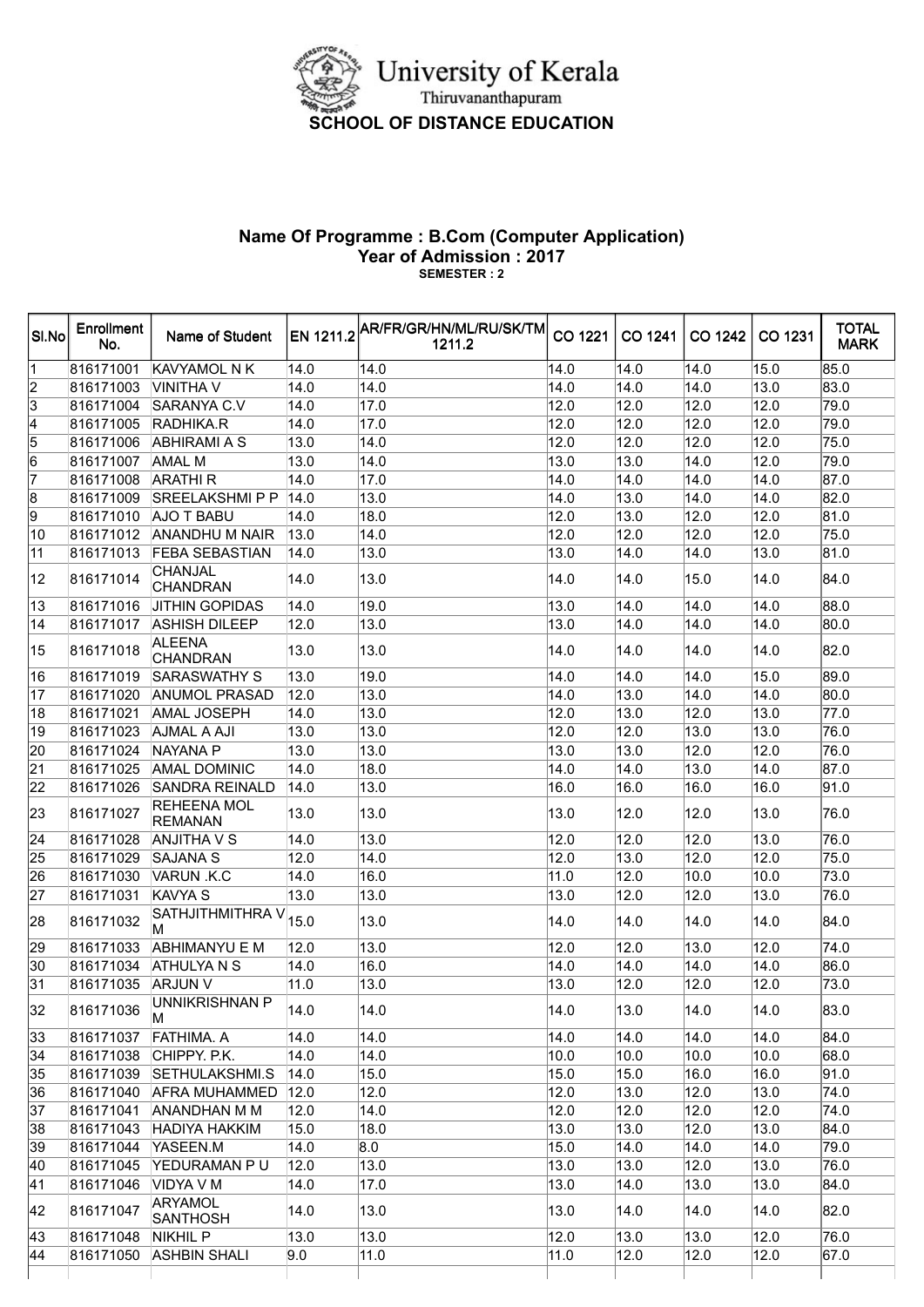| 45              |                        | 816171052 RASMI RAJESH              | 11.0         | 13.0         | 13.0         | 13.0         | 14.0         | 14.0         | 78.0              |
|-----------------|------------------------|-------------------------------------|--------------|--------------|--------------|--------------|--------------|--------------|-------------------|
| 46              |                        | 816171053 ARDRA SHAJI               | 13.0         | 14.0         | 14.0         | 14.0         | 14.0         | 14.0         | $\overline{83.0}$ |
| 47              |                        | 816171056 RENJITH K S               | 13.0         | 14.0         | 14.0         | 13.0         | 13.0         | 13.0         | 80.0              |
| 48              | 816171057              | <b>AVANI MOHANDAS</b>               | 14.0         | 14.0         | 14.0         | 14.0         | 14.0         | 14.0         | 84.0              |
| 49              | 816171058              | KHADEEJA A<br><b>VAHAB</b>          | 15.0         | 13.0         | 13.0         | 12.0         | 13.0         | 13.0         | 79.0              |
| 50              | 816171059              | ANJANA<br><b>ANILKUMAR</b>          | 15.0         | 13.0         | 14.0         | 14.0         | 14.0         | 14.0         | 84.0              |
| 51              | 816171060              | <b>VAISAKH P</b>                    | 14.0         | 19.0         | 14.0         | 13.0         | 14.0         | 14.0         | 88.0              |
| 52              | 816171061              | <b>AKHIL S</b>                      | 13.0         | 13.0         | 14.0         | 14.0         | 14.0         | 14.0         | 82.0              |
| 53              | 816171062              | YEDUKRISHNAN N<br>ls.               | 11.0         | 13.0         | 14.0         | 14.0         | 14.0         | 14.0         | 80.0              |
| 54              |                        | 816171063 SURAJ M S                 | 10.0         | 13.0         | 13.0         | 12.0         | 12.0         | 12.0         | 72.0              |
| 55              |                        | 816171064 ARUNKRISHNA V             | 12.0         | 13.0         | 12.0         | 12.0         | 13.0         | 13.0         | 75.0              |
| 56              | 816171065              | ANSITHA P S                         | 11.0         | 13.0         | 12.0         | 12.0         | 12.0         | 12.0         | 72.0              |
| 57              | 816171066              | <b>MANU B</b>                       | 13.0         | 19.0         | 13.0         | 13.0         | 13.0         | 13.0         | 84.0              |
| 58              | 816171068              | <b>RENI MATHEW</b>                  | 15.0         | 19.0         | 14.0         | 14.0         | 14.0         | 14.0         | 90.0              |
| 59              | 816171069              | SAIDALI.A                           | 15.0         | 16.0         | 13.0         | 14.0         | 14.0         | 14.0         | 86.0              |
| 60              | 816171070              | <b>SANOFAR A</b>                    | 15.0         | 15.0         | 14.0         | 13.0         | 13.0         | 13.0         | 83.0              |
| 61              | 816171071              | SHINO PHILIP                        | 16.0         | 14.0         | 12.0         | 13.0         | 13.0         | 13.0         | 81.0              |
| $\overline{62}$ |                        | 816171072 SOFIYA RAHUMAN            | 14.0         | 17.0         | 16.0         | 15.0         | 15.0         | 15.0         | 92.0              |
| 63              | 816171073              | <b>DEEPUS</b>                       | 15.0         | 17.0         | 13.0         | 13.0         | 13.0         | 13.0         | 84.0              |
| 64              | 816171075              | <b>VINAYAK RAJ R</b>                | 16.0         | 16.0         | 12.0         | 12.0         | 14.0         | 13.0         | 83.0              |
| 65<br>66        | 816171076<br>816171078 | <b>SHABNA MOL</b><br><b>FATHIMA</b> | 14.0<br>15.0 | 14.0<br>14.0 | 14.0<br>13.0 | 14.0<br>14.0 | 14.0<br>13.0 | 14.0<br>13.0 | 84.0<br>82.0      |
|                 |                        | <b>SULAIMAN</b>                     |              |              |              |              |              |              |                   |
| 67              | 816171079              | LIJU S<br><b>AFSAL MOHAMMED</b>     | 15.0         | 16.0         | 13.0         | 13.0         | 13.0         | 14.0         | 84.0              |
| 68              | 816171080              | M<br><b>AMEEN</b>                   | 16.0         | 16.0         | 12.0         | 12.0         | 11.0         | 12.0         | 79.0              |
| 69              | 816171081              | <b>MUHAMMED B</b>                   | 15.0         | 14.0         | 12.0         | 13.0         | 12.0         | 12.0         | 78.0              |
| 70              | 816171082              | <b>MOHAMED SAFAN</b>                | 14.0         | 16.0         | 12.0         | 12.0         | 13.0         | 12.0         | 79.0              |
| 171<br>72       | 816171083              | MARIAMMA J<br><b>MOHAMMED</b>       | 15.0         | 17.0         | 13.0<br>12.0 | 13.0         | 14.0         | 13.0         | 85.0<br>78.0      |
| 73              | 816171084<br>816171086 | <b>FAIZAL M</b><br><b>AJMAL N</b>   | 14.0<br>14.0 | 16.0<br>13.0 | 11.0         | 12.0<br>11.0 | 12.0<br>12.0 | 12.0<br>12.0 | $\overline{73.0}$ |
| 74              | 816171088              | <b>RAMSY</b>                        | 15.0         | 15.0         | 13.0         | 13.0         | 13.0         | 13.0         | 82.0              |
| 75              | 816171089              | <b>NEETHU PRASAD</b>                | 16.0         | 15.0         | 14.0         | 14.0         | 13.0         | 14.0         | 86.0              |
| 76              | 816171090              | MUHAMMED<br><b>RYHAN</b>            | 15.0         | 15.0         | 14.0         | 13.0         | 14.0         | 14.0         | 85.0              |
| 77              | 816171091              | <b>ASWIN S</b>                      | 14.0         | 14.0         | 14.0         | 12.0         | 13.0         | 14.0         | 81.0              |
| 78              | 816171092              | <b>ASIYA NOUSHAD</b>                | 15.0         | 13.0         | 12.0         | 12.0         | 13.0         | 12.0         | 77.0              |
| 79              | 816171094              | <b>ANUDARSH S S</b>                 | 15.0         | 13.0         | 13.0         | 13.0         | 13.0         | 13.0         | 80.0              |
| 80              | 816171095              | ANSU<br>THANKACHAN                  | 15.0         | 12.0         | 12.0         | 12.0         | 13.0         | 12.0         | 76.0              |
| 81              | 816171096              | <b>ANSHAMOL S S</b>                 | 16.0         | 16.0         | 15.0         | 14.0         | 14.0         | 14.0         | $\overline{89.0}$ |
| 82              | 816171099              | <b>ALWIN BENEDICT</b>               | 15.0         | 17.0         | 12.0         | 12.0         | 13.0         | 13.0         | 82.0              |
| 83              | 816171100              | <b>AKHILA SALAM</b>                 | 16.0         | 17.0         | 12.0         | 12.0         | 12.0         | 12.0         | 81.0              |
| 84              | 816171101              | <b>AL AMEEN N</b>                   | 15.0         | 14.0         | 12.0         | 12.0         | 12.0         | 12.0         | 77.0              |
| 85              | 816171102              | <b>ALFIYA M</b>                     | 15.0         | 19.0         | 13.0         | 12.0         | 13.0         | 12.0         | 84.0              |
| 86              | 816171103              | <b>AKASH S</b>                      | 14.0         | 15.0         | 12.0         | 12.0         | 12.0         | 12.0         | 77.0              |
| 87              | 816171105              | <b>TOMINK</b><br><b>VARGHESE</b>    |              | 16.0         |              |              |              |              | 16.0              |
| 88              | 816171108              | SURUMI FATHIMA S 15.0               |              | 15.0         |              |              |              |              | 30.0              |
| 89              | 816171109              | <b>STEPHIN S</b>                    | 15.0         | 15.0         | 12.0         | 13.0         | 13.0         | 13.0         | 81.0              |
| l90             | 816171110              | SOOFIYA SALIM                       | 15.0         | 17.0         | 13.0         | 13.0         | 14.0         | 13.0         | 85.0              |
| 91              | 816171111              | <b>MUHAMMED ATHIF</b><br>ls.        | 15.0         | 15.0         | 12.0         | 12.0         | 12.0         | 12.0         | 78.0              |
| 92              | 816171112              | <b>MUHAMMED</b><br><b>RUKSAD</b>    | 16.0         | 14.0         | 12.0         | 12.0         | 13.0         | 13.0         | 80.0              |
| 93              | 816171113              | <b>MUHIZINA S</b>                   | 16.0         | 16.0         | 13.0         | 13.0         | 13.0         | 13.0         | 84.0              |
| 94              | 816171115              | <b>FATHIMAK</b>                     | 15.0         | 14.0         | 14.0         | 14.0         | 14.0         | 14.0         | 85.0              |
| 95              | 816171116              | SAKKARIYA Y                         | 14.0         | 14.0         | 12.0         | 12.0         | 12.0         | 12.0         | 76.0              |
| 96              | 816171118              | JOSE AKINO B                        | 14.0         | 13.0         | 13.0         | 13.0         | 12.0         | 13.0         | 78.0              |
| 97              | 816171119              | <b>ROSHAN R S</b>                   | 15.0         | 14.0         | 12.0         | 14.0         | 12.0         | 14.0         | 81.0              |
| 98              | 816171121              | <b>FATHIMA S A</b>                  | 16.0         | 11.0         | 13.0         | 13.0         | 12.0         | 13.0         | 78.0              |
| 99              | 816171123              | <b>KIRAN CLASTIN</b>                | 14.0         | 16.0         | 13.0         | 13.0         | 13.0         | 14.0         | 83.0              |
|                 |                        | PREBITHA P.                         | 14.0         | 19.0         | 14.0         | 14.0         | 13.0         | 13.0         | 87.0              |
| 100             | 816171124<br>816171125 |                                     |              | 14.0         |              | 14.0         |              |              |                   |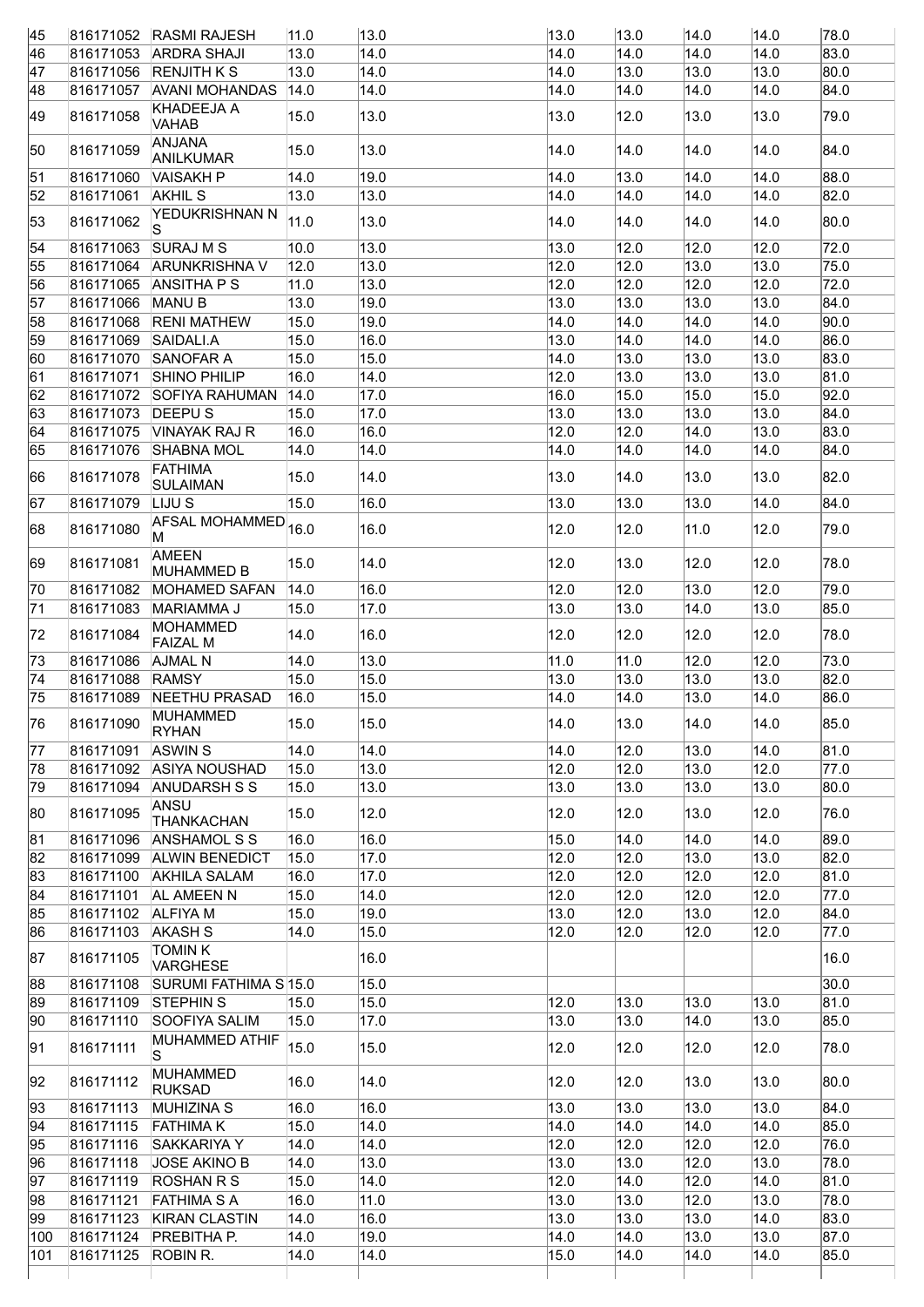| 816171133 CHINJU R | 816171127 NOUSHAR N<br>816171128 AKSHAY SAJAN<br>816171129 JUBIN B RAJ<br>816171130 AKSHAYA A<br>816171131 VISHNUPRASAD.A                                                                                                                                                                                                         | 14.0<br>14.0<br>14.0<br>14.0                                                                                                                                                                                                                                                                                                                                                                                                                                                                                                                                                                                                                                                                                                                                                                                                                                                                               | 13.0<br>13.0<br> 12.0 <br> 13.0                                                                                                                                                                                                                                                                                                                                                                                                                                                       | 14.0<br>13.0<br>14.0<br>13.0                                                                                                                                                                                                                                                                                                                                                                                                        | 13.0 <br>13.0<br>14.0<br>12.0                                                                                                                                                                                                                        | 13.0 <br> 14.0 <br>13.0<br>12.0                                                                                                                                                                                                                                                          | 13.0 <br>14.0<br> 14.0<br>12.0                                                                                                                                                                                                                                      | 80.0<br>81.0<br>81.0                                                                                                                                                                                                                           |
|--------------------|-----------------------------------------------------------------------------------------------------------------------------------------------------------------------------------------------------------------------------------------------------------------------------------------------------------------------------------|------------------------------------------------------------------------------------------------------------------------------------------------------------------------------------------------------------------------------------------------------------------------------------------------------------------------------------------------------------------------------------------------------------------------------------------------------------------------------------------------------------------------------------------------------------------------------------------------------------------------------------------------------------------------------------------------------------------------------------------------------------------------------------------------------------------------------------------------------------------------------------------------------------|---------------------------------------------------------------------------------------------------------------------------------------------------------------------------------------------------------------------------------------------------------------------------------------------------------------------------------------------------------------------------------------------------------------------------------------------------------------------------------------|-------------------------------------------------------------------------------------------------------------------------------------------------------------------------------------------------------------------------------------------------------------------------------------------------------------------------------------------------------------------------------------------------------------------------------------|------------------------------------------------------------------------------------------------------------------------------------------------------------------------------------------------------------------------------------------------------|------------------------------------------------------------------------------------------------------------------------------------------------------------------------------------------------------------------------------------------------------------------------------------------|---------------------------------------------------------------------------------------------------------------------------------------------------------------------------------------------------------------------------------------------------------------------|------------------------------------------------------------------------------------------------------------------------------------------------------------------------------------------------------------------------------------------------|
|                    |                                                                                                                                                                                                                                                                                                                                   |                                                                                                                                                                                                                                                                                                                                                                                                                                                                                                                                                                                                                                                                                                                                                                                                                                                                                                            |                                                                                                                                                                                                                                                                                                                                                                                                                                                                                       |                                                                                                                                                                                                                                                                                                                                                                                                                                     |                                                                                                                                                                                                                                                      |                                                                                                                                                                                                                                                                                          |                                                                                                                                                                                                                                                                     |                                                                                                                                                                                                                                                |
|                    |                                                                                                                                                                                                                                                                                                                                   |                                                                                                                                                                                                                                                                                                                                                                                                                                                                                                                                                                                                                                                                                                                                                                                                                                                                                                            |                                                                                                                                                                                                                                                                                                                                                                                                                                                                                       |                                                                                                                                                                                                                                                                                                                                                                                                                                     |                                                                                                                                                                                                                                                      |                                                                                                                                                                                                                                                                                          |                                                                                                                                                                                                                                                                     |                                                                                                                                                                                                                                                |
|                    |                                                                                                                                                                                                                                                                                                                                   |                                                                                                                                                                                                                                                                                                                                                                                                                                                                                                                                                                                                                                                                                                                                                                                                                                                                                                            |                                                                                                                                                                                                                                                                                                                                                                                                                                                                                       |                                                                                                                                                                                                                                                                                                                                                                                                                                     |                                                                                                                                                                                                                                                      |                                                                                                                                                                                                                                                                                          |                                                                                                                                                                                                                                                                     |                                                                                                                                                                                                                                                |
|                    |                                                                                                                                                                                                                                                                                                                                   |                                                                                                                                                                                                                                                                                                                                                                                                                                                                                                                                                                                                                                                                                                                                                                                                                                                                                                            |                                                                                                                                                                                                                                                                                                                                                                                                                                                                                       |                                                                                                                                                                                                                                                                                                                                                                                                                                     |                                                                                                                                                                                                                                                      |                                                                                                                                                                                                                                                                                          |                                                                                                                                                                                                                                                                     | 76.0                                                                                                                                                                                                                                           |
|                    |                                                                                                                                                                                                                                                                                                                                   |                                                                                                                                                                                                                                                                                                                                                                                                                                                                                                                                                                                                                                                                                                                                                                                                                                                                                                            | 17.0                                                                                                                                                                                                                                                                                                                                                                                                                                                                                  | 12.0                                                                                                                                                                                                                                                                                                                                                                                                                                | 12.0                                                                                                                                                                                                                                                 | 12.0                                                                                                                                                                                                                                                                                     | 11.0                                                                                                                                                                                                                                                                | 78.0                                                                                                                                                                                                                                           |
|                    |                                                                                                                                                                                                                                                                                                                                   | 14.0                                                                                                                                                                                                                                                                                                                                                                                                                                                                                                                                                                                                                                                                                                                                                                                                                                                                                                       | 18.0                                                                                                                                                                                                                                                                                                                                                                                                                                                                                  | 12.0                                                                                                                                                                                                                                                                                                                                                                                                                                | 12.0                                                                                                                                                                                                                                                 | 11.0                                                                                                                                                                                                                                                                                     | 12.0                                                                                                                                                                                                                                                                | 79.0                                                                                                                                                                                                                                           |
|                    | 816171132 SARIGA S SIVAN                                                                                                                                                                                                                                                                                                          | 14.0                                                                                                                                                                                                                                                                                                                                                                                                                                                                                                                                                                                                                                                                                                                                                                                                                                                                                                       | 14.0                                                                                                                                                                                                                                                                                                                                                                                                                                                                                  | 12.0                                                                                                                                                                                                                                                                                                                                                                                                                                | 12.0                                                                                                                                                                                                                                                 | 14.0                                                                                                                                                                                                                                                                                     | 14.0                                                                                                                                                                                                                                                                | 80.0                                                                                                                                                                                                                                           |
|                    |                                                                                                                                                                                                                                                                                                                                   | 16.0                                                                                                                                                                                                                                                                                                                                                                                                                                                                                                                                                                                                                                                                                                                                                                                                                                                                                                       | 14.0                                                                                                                                                                                                                                                                                                                                                                                                                                                                                  | 14.0                                                                                                                                                                                                                                                                                                                                                                                                                                | 14.0                                                                                                                                                                                                                                                 | 14.0                                                                                                                                                                                                                                                                                     | 14.0                                                                                                                                                                                                                                                                | 86.0                                                                                                                                                                                                                                           |
|                    | <b>BHAVANA</b>                                                                                                                                                                                                                                                                                                                    |                                                                                                                                                                                                                                                                                                                                                                                                                                                                                                                                                                                                                                                                                                                                                                                                                                                                                                            |                                                                                                                                                                                                                                                                                                                                                                                                                                                                                       |                                                                                                                                                                                                                                                                                                                                                                                                                                     |                                                                                                                                                                                                                                                      |                                                                                                                                                                                                                                                                                          |                                                                                                                                                                                                                                                                     |                                                                                                                                                                                                                                                |
| 816171134          | <b>CHANDRAN</b>                                                                                                                                                                                                                                                                                                                   | 14.0                                                                                                                                                                                                                                                                                                                                                                                                                                                                                                                                                                                                                                                                                                                                                                                                                                                                                                       | 14.0                                                                                                                                                                                                                                                                                                                                                                                                                                                                                  | 14.0                                                                                                                                                                                                                                                                                                                                                                                                                                | 14.0                                                                                                                                                                                                                                                 | 14.0                                                                                                                                                                                                                                                                                     | 14.0                                                                                                                                                                                                                                                                | 84.0                                                                                                                                                                                                                                           |
| 816171135          | <b>JINCY SHAJI</b>                                                                                                                                                                                                                                                                                                                | 16.0                                                                                                                                                                                                                                                                                                                                                                                                                                                                                                                                                                                                                                                                                                                                                                                                                                                                                                       | 14.0                                                                                                                                                                                                                                                                                                                                                                                                                                                                                  | 15.0                                                                                                                                                                                                                                                                                                                                                                                                                                | 14.0                                                                                                                                                                                                                                                 | 15.0                                                                                                                                                                                                                                                                                     | 14.0                                                                                                                                                                                                                                                                | 88.0                                                                                                                                                                                                                                           |
| 816171136          | ALAN B JOHN                                                                                                                                                                                                                                                                                                                       | 14.0                                                                                                                                                                                                                                                                                                                                                                                                                                                                                                                                                                                                                                                                                                                                                                                                                                                                                                       | 13.0                                                                                                                                                                                                                                                                                                                                                                                                                                                                                  | 13.0                                                                                                                                                                                                                                                                                                                                                                                                                                | 13.0                                                                                                                                                                                                                                                 | 13.0                                                                                                                                                                                                                                                                                     | 13.0                                                                                                                                                                                                                                                                | 79.0                                                                                                                                                                                                                                           |
|                    |                                                                                                                                                                                                                                                                                                                                   |                                                                                                                                                                                                                                                                                                                                                                                                                                                                                                                                                                                                                                                                                                                                                                                                                                                                                                            |                                                                                                                                                                                                                                                                                                                                                                                                                                                                                       |                                                                                                                                                                                                                                                                                                                                                                                                                                     |                                                                                                                                                                                                                                                      |                                                                                                                                                                                                                                                                                          |                                                                                                                                                                                                                                                                     |                                                                                                                                                                                                                                                |
| 816171138          | SREERAJ.S                                                                                                                                                                                                                                                                                                                         | 14.0                                                                                                                                                                                                                                                                                                                                                                                                                                                                                                                                                                                                                                                                                                                                                                                                                                                                                                       | 15.0                                                                                                                                                                                                                                                                                                                                                                                                                                                                                  | 11.0                                                                                                                                                                                                                                                                                                                                                                                                                                | 12.0                                                                                                                                                                                                                                                 | 13.0                                                                                                                                                                                                                                                                                     | 14.0                                                                                                                                                                                                                                                                | 79.0                                                                                                                                                                                                                                           |
| 816171139          | <b>SAJEERA P.M</b>                                                                                                                                                                                                                                                                                                                | 12.0                                                                                                                                                                                                                                                                                                                                                                                                                                                                                                                                                                                                                                                                                                                                                                                                                                                                                                       | 14.0                                                                                                                                                                                                                                                                                                                                                                                                                                                                                  | 13.0                                                                                                                                                                                                                                                                                                                                                                                                                                | 12.0                                                                                                                                                                                                                                                 | 13.0                                                                                                                                                                                                                                                                                     | 12.0                                                                                                                                                                                                                                                                | 76.0                                                                                                                                                                                                                                           |
| 816171140          | RESMA CHANDRAN 16.0                                                                                                                                                                                                                                                                                                               |                                                                                                                                                                                                                                                                                                                                                                                                                                                                                                                                                                                                                                                                                                                                                                                                                                                                                                            | 10.0                                                                                                                                                                                                                                                                                                                                                                                                                                                                                  | 14.0                                                                                                                                                                                                                                                                                                                                                                                                                                | 14.0                                                                                                                                                                                                                                                 | 14.0                                                                                                                                                                                                                                                                                     | 14.0                                                                                                                                                                                                                                                                | 82.0                                                                                                                                                                                                                                           |
| 816171141          |                                                                                                                                                                                                                                                                                                                                   |                                                                                                                                                                                                                                                                                                                                                                                                                                                                                                                                                                                                                                                                                                                                                                                                                                                                                                            |                                                                                                                                                                                                                                                                                                                                                                                                                                                                                       | 14.0                                                                                                                                                                                                                                                                                                                                                                                                                                | 14.0                                                                                                                                                                                                                                                 | 15.0                                                                                                                                                                                                                                                                                     | 14.0                                                                                                                                                                                                                                                                | 88.0                                                                                                                                                                                                                                           |
| 816171142          |                                                                                                                                                                                                                                                                                                                                   |                                                                                                                                                                                                                                                                                                                                                                                                                                                                                                                                                                                                                                                                                                                                                                                                                                                                                                            |                                                                                                                                                                                                                                                                                                                                                                                                                                                                                       |                                                                                                                                                                                                                                                                                                                                                                                                                                     |                                                                                                                                                                                                                                                      |                                                                                                                                                                                                                                                                                          | 14.0                                                                                                                                                                                                                                                                | 86.0                                                                                                                                                                                                                                           |
|                    |                                                                                                                                                                                                                                                                                                                                   |                                                                                                                                                                                                                                                                                                                                                                                                                                                                                                                                                                                                                                                                                                                                                                                                                                                                                                            |                                                                                                                                                                                                                                                                                                                                                                                                                                                                                       |                                                                                                                                                                                                                                                                                                                                                                                                                                     |                                                                                                                                                                                                                                                      |                                                                                                                                                                                                                                                                                          |                                                                                                                                                                                                                                                                     | 89.0                                                                                                                                                                                                                                           |
|                    |                                                                                                                                                                                                                                                                                                                                   |                                                                                                                                                                                                                                                                                                                                                                                                                                                                                                                                                                                                                                                                                                                                                                                                                                                                                                            |                                                                                                                                                                                                                                                                                                                                                                                                                                                                                       |                                                                                                                                                                                                                                                                                                                                                                                                                                     |                                                                                                                                                                                                                                                      |                                                                                                                                                                                                                                                                                          |                                                                                                                                                                                                                                                                     | 84.0                                                                                                                                                                                                                                           |
|                    |                                                                                                                                                                                                                                                                                                                                   |                                                                                                                                                                                                                                                                                                                                                                                                                                                                                                                                                                                                                                                                                                                                                                                                                                                                                                            |                                                                                                                                                                                                                                                                                                                                                                                                                                                                                       |                                                                                                                                                                                                                                                                                                                                                                                                                                     |                                                                                                                                                                                                                                                      |                                                                                                                                                                                                                                                                                          |                                                                                                                                                                                                                                                                     |                                                                                                                                                                                                                                                |
|                    |                                                                                                                                                                                                                                                                                                                                   |                                                                                                                                                                                                                                                                                                                                                                                                                                                                                                                                                                                                                                                                                                                                                                                                                                                                                                            |                                                                                                                                                                                                                                                                                                                                                                                                                                                                                       |                                                                                                                                                                                                                                                                                                                                                                                                                                     |                                                                                                                                                                                                                                                      |                                                                                                                                                                                                                                                                                          |                                                                                                                                                                                                                                                                     | 92.0                                                                                                                                                                                                                                           |
|                    |                                                                                                                                                                                                                                                                                                                                   |                                                                                                                                                                                                                                                                                                                                                                                                                                                                                                                                                                                                                                                                                                                                                                                                                                                                                                            |                                                                                                                                                                                                                                                                                                                                                                                                                                                                                       |                                                                                                                                                                                                                                                                                                                                                                                                                                     |                                                                                                                                                                                                                                                      |                                                                                                                                                                                                                                                                                          |                                                                                                                                                                                                                                                                     | 81.0                                                                                                                                                                                                                                           |
|                    |                                                                                                                                                                                                                                                                                                                                   |                                                                                                                                                                                                                                                                                                                                                                                                                                                                                                                                                                                                                                                                                                                                                                                                                                                                                                            |                                                                                                                                                                                                                                                                                                                                                                                                                                                                                       |                                                                                                                                                                                                                                                                                                                                                                                                                                     |                                                                                                                                                                                                                                                      | 14.0                                                                                                                                                                                                                                                                                     |                                                                                                                                                                                                                                                                     | 83.0                                                                                                                                                                                                                                           |
| 816171155          |                                                                                                                                                                                                                                                                                                                                   |                                                                                                                                                                                                                                                                                                                                                                                                                                                                                                                                                                                                                                                                                                                                                                                                                                                                                                            |                                                                                                                                                                                                                                                                                                                                                                                                                                                                                       | 13.0                                                                                                                                                                                                                                                                                                                                                                                                                                | 13.0                                                                                                                                                                                                                                                 | 13.0                                                                                                                                                                                                                                                                                     | 14.0                                                                                                                                                                                                                                                                | 76.0                                                                                                                                                                                                                                           |
| 816171156          |                                                                                                                                                                                                                                                                                                                                   |                                                                                                                                                                                                                                                                                                                                                                                                                                                                                                                                                                                                                                                                                                                                                                                                                                                                                                            |                                                                                                                                                                                                                                                                                                                                                                                                                                                                                       | 13.0                                                                                                                                                                                                                                                                                                                                                                                                                                | 13.0                                                                                                                                                                                                                                                 | 14.0                                                                                                                                                                                                                                                                                     | 13.0                                                                                                                                                                                                                                                                | 79.0                                                                                                                                                                                                                                           |
|                    |                                                                                                                                                                                                                                                                                                                                   |                                                                                                                                                                                                                                                                                                                                                                                                                                                                                                                                                                                                                                                                                                                                                                                                                                                                                                            |                                                                                                                                                                                                                                                                                                                                                                                                                                                                                       |                                                                                                                                                                                                                                                                                                                                                                                                                                     |                                                                                                                                                                                                                                                      |                                                                                                                                                                                                                                                                                          |                                                                                                                                                                                                                                                                     | 83.0                                                                                                                                                                                                                                           |
|                    |                                                                                                                                                                                                                                                                                                                                   |                                                                                                                                                                                                                                                                                                                                                                                                                                                                                                                                                                                                                                                                                                                                                                                                                                                                                                            |                                                                                                                                                                                                                                                                                                                                                                                                                                                                                       |                                                                                                                                                                                                                                                                                                                                                                                                                                     |                                                                                                                                                                                                                                                      |                                                                                                                                                                                                                                                                                          |                                                                                                                                                                                                                                                                     | 81.0                                                                                                                                                                                                                                           |
|                    |                                                                                                                                                                                                                                                                                                                                   |                                                                                                                                                                                                                                                                                                                                                                                                                                                                                                                                                                                                                                                                                                                                                                                                                                                                                                            |                                                                                                                                                                                                                                                                                                                                                                                                                                                                                       |                                                                                                                                                                                                                                                                                                                                                                                                                                     |                                                                                                                                                                                                                                                      |                                                                                                                                                                                                                                                                                          |                                                                                                                                                                                                                                                                     |                                                                                                                                                                                                                                                |
|                    |                                                                                                                                                                                                                                                                                                                                   |                                                                                                                                                                                                                                                                                                                                                                                                                                                                                                                                                                                                                                                                                                                                                                                                                                                                                                            |                                                                                                                                                                                                                                                                                                                                                                                                                                                                                       |                                                                                                                                                                                                                                                                                                                                                                                                                                     |                                                                                                                                                                                                                                                      |                                                                                                                                                                                                                                                                                          |                                                                                                                                                                                                                                                                     | 73.0                                                                                                                                                                                                                                           |
|                    |                                                                                                                                                                                                                                                                                                                                   |                                                                                                                                                                                                                                                                                                                                                                                                                                                                                                                                                                                                                                                                                                                                                                                                                                                                                                            |                                                                                                                                                                                                                                                                                                                                                                                                                                                                                       |                                                                                                                                                                                                                                                                                                                                                                                                                                     |                                                                                                                                                                                                                                                      |                                                                                                                                                                                                                                                                                          |                                                                                                                                                                                                                                                                     | 85.0                                                                                                                                                                                                                                           |
|                    |                                                                                                                                                                                                                                                                                                                                   |                                                                                                                                                                                                                                                                                                                                                                                                                                                                                                                                                                                                                                                                                                                                                                                                                                                                                                            |                                                                                                                                                                                                                                                                                                                                                                                                                                                                                       | 14.0                                                                                                                                                                                                                                                                                                                                                                                                                                |                                                                                                                                                                                                                                                      | 14.0                                                                                                                                                                                                                                                                                     | 14.0                                                                                                                                                                                                                                                                | 79.0                                                                                                                                                                                                                                           |
|                    |                                                                                                                                                                                                                                                                                                                                   |                                                                                                                                                                                                                                                                                                                                                                                                                                                                                                                                                                                                                                                                                                                                                                                                                                                                                                            |                                                                                                                                                                                                                                                                                                                                                                                                                                                                                       | 13.0                                                                                                                                                                                                                                                                                                                                                                                                                                | 12.0                                                                                                                                                                                                                                                 | 13.0                                                                                                                                                                                                                                                                                     | 13.0                                                                                                                                                                                                                                                                | 81.0                                                                                                                                                                                                                                           |
|                    |                                                                                                                                                                                                                                                                                                                                   |                                                                                                                                                                                                                                                                                                                                                                                                                                                                                                                                                                                                                                                                                                                                                                                                                                                                                                            |                                                                                                                                                                                                                                                                                                                                                                                                                                                                                       | 14.0                                                                                                                                                                                                                                                                                                                                                                                                                                | 14.0                                                                                                                                                                                                                                                 | 13.0                                                                                                                                                                                                                                                                                     | 14.0                                                                                                                                                                                                                                                                | 89.0                                                                                                                                                                                                                                           |
|                    |                                                                                                                                                                                                                                                                                                                                   |                                                                                                                                                                                                                                                                                                                                                                                                                                                                                                                                                                                                                                                                                                                                                                                                                                                                                                            |                                                                                                                                                                                                                                                                                                                                                                                                                                                                                       |                                                                                                                                                                                                                                                                                                                                                                                                                                     |                                                                                                                                                                                                                                                      |                                                                                                                                                                                                                                                                                          |                                                                                                                                                                                                                                                                     | 83.0                                                                                                                                                                                                                                           |
|                    |                                                                                                                                                                                                                                                                                                                                   |                                                                                                                                                                                                                                                                                                                                                                                                                                                                                                                                                                                                                                                                                                                                                                                                                                                                                                            |                                                                                                                                                                                                                                                                                                                                                                                                                                                                                       |                                                                                                                                                                                                                                                                                                                                                                                                                                     |                                                                                                                                                                                                                                                      |                                                                                                                                                                                                                                                                                          |                                                                                                                                                                                                                                                                     |                                                                                                                                                                                                                                                |
| 816171166          |                                                                                                                                                                                                                                                                                                                                   |                                                                                                                                                                                                                                                                                                                                                                                                                                                                                                                                                                                                                                                                                                                                                                                                                                                                                                            | 15.0                                                                                                                                                                                                                                                                                                                                                                                                                                                                                  | 13.0                                                                                                                                                                                                                                                                                                                                                                                                                                | 12.0                                                                                                                                                                                                                                                 | 12.0                                                                                                                                                                                                                                                                                     | 13.0                                                                                                                                                                                                                                                                | 79.0                                                                                                                                                                                                                                           |
|                    |                                                                                                                                                                                                                                                                                                                                   |                                                                                                                                                                                                                                                                                                                                                                                                                                                                                                                                                                                                                                                                                                                                                                                                                                                                                                            |                                                                                                                                                                                                                                                                                                                                                                                                                                                                                       |                                                                                                                                                                                                                                                                                                                                                                                                                                     |                                                                                                                                                                                                                                                      |                                                                                                                                                                                                                                                                                          |                                                                                                                                                                                                                                                                     |                                                                                                                                                                                                                                                |
| 816171167          |                                                                                                                                                                                                                                                                                                                                   |                                                                                                                                                                                                                                                                                                                                                                                                                                                                                                                                                                                                                                                                                                                                                                                                                                                                                                            |                                                                                                                                                                                                                                                                                                                                                                                                                                                                                       | 13.0                                                                                                                                                                                                                                                                                                                                                                                                                                | 13.0                                                                                                                                                                                                                                                 | 12.0                                                                                                                                                                                                                                                                                     | 12.0                                                                                                                                                                                                                                                                | 83.0                                                                                                                                                                                                                                           |
|                    |                                                                                                                                                                                                                                                                                                                                   |                                                                                                                                                                                                                                                                                                                                                                                                                                                                                                                                                                                                                                                                                                                                                                                                                                                                                                            |                                                                                                                                                                                                                                                                                                                                                                                                                                                                                       |                                                                                                                                                                                                                                                                                                                                                                                                                                     |                                                                                                                                                                                                                                                      |                                                                                                                                                                                                                                                                                          |                                                                                                                                                                                                                                                                     |                                                                                                                                                                                                                                                |
|                    |                                                                                                                                                                                                                                                                                                                                   |                                                                                                                                                                                                                                                                                                                                                                                                                                                                                                                                                                                                                                                                                                                                                                                                                                                                                                            |                                                                                                                                                                                                                                                                                                                                                                                                                                                                                       |                                                                                                                                                                                                                                                                                                                                                                                                                                     |                                                                                                                                                                                                                                                      |                                                                                                                                                                                                                                                                                          |                                                                                                                                                                                                                                                                     | 86.0                                                                                                                                                                                                                                           |
|                    |                                                                                                                                                                                                                                                                                                                                   |                                                                                                                                                                                                                                                                                                                                                                                                                                                                                                                                                                                                                                                                                                                                                                                                                                                                                                            |                                                                                                                                                                                                                                                                                                                                                                                                                                                                                       |                                                                                                                                                                                                                                                                                                                                                                                                                                     |                                                                                                                                                                                                                                                      |                                                                                                                                                                                                                                                                                          |                                                                                                                                                                                                                                                                     | 86.0                                                                                                                                                                                                                                           |
|                    |                                                                                                                                                                                                                                                                                                                                   |                                                                                                                                                                                                                                                                                                                                                                                                                                                                                                                                                                                                                                                                                                                                                                                                                                                                                                            |                                                                                                                                                                                                                                                                                                                                                                                                                                                                                       | 14.0                                                                                                                                                                                                                                                                                                                                                                                                                                |                                                                                                                                                                                                                                                      | 14.0                                                                                                                                                                                                                                                                                     | 14.0                                                                                                                                                                                                                                                                | 84.0                                                                                                                                                                                                                                           |
| 816171171          |                                                                                                                                                                                                                                                                                                                                   |                                                                                                                                                                                                                                                                                                                                                                                                                                                                                                                                                                                                                                                                                                                                                                                                                                                                                                            |                                                                                                                                                                                                                                                                                                                                                                                                                                                                                       | 14.0                                                                                                                                                                                                                                                                                                                                                                                                                                | 12.0                                                                                                                                                                                                                                                 | 13.0                                                                                                                                                                                                                                                                                     | 13.0                                                                                                                                                                                                                                                                | 77.0                                                                                                                                                                                                                                           |
|                    | <b>KARTHIKA</b>                                                                                                                                                                                                                                                                                                                   |                                                                                                                                                                                                                                                                                                                                                                                                                                                                                                                                                                                                                                                                                                                                                                                                                                                                                                            |                                                                                                                                                                                                                                                                                                                                                                                                                                                                                       |                                                                                                                                                                                                                                                                                                                                                                                                                                     |                                                                                                                                                                                                                                                      |                                                                                                                                                                                                                                                                                          |                                                                                                                                                                                                                                                                     |                                                                                                                                                                                                                                                |
|                    |                                                                                                                                                                                                                                                                                                                                   |                                                                                                                                                                                                                                                                                                                                                                                                                                                                                                                                                                                                                                                                                                                                                                                                                                                                                                            |                                                                                                                                                                                                                                                                                                                                                                                                                                                                                       |                                                                                                                                                                                                                                                                                                                                                                                                                                     |                                                                                                                                                                                                                                                      |                                                                                                                                                                                                                                                                                          |                                                                                                                                                                                                                                                                     | 77.0                                                                                                                                                                                                                                           |
|                    |                                                                                                                                                                                                                                                                                                                                   |                                                                                                                                                                                                                                                                                                                                                                                                                                                                                                                                                                                                                                                                                                                                                                                                                                                                                                            |                                                                                                                                                                                                                                                                                                                                                                                                                                                                                       |                                                                                                                                                                                                                                                                                                                                                                                                                                     |                                                                                                                                                                                                                                                      |                                                                                                                                                                                                                                                                                          |                                                                                                                                                                                                                                                                     | 86.0                                                                                                                                                                                                                                           |
|                    |                                                                                                                                                                                                                                                                                                                                   |                                                                                                                                                                                                                                                                                                                                                                                                                                                                                                                                                                                                                                                                                                                                                                                                                                                                                                            |                                                                                                                                                                                                                                                                                                                                                                                                                                                                                       |                                                                                                                                                                                                                                                                                                                                                                                                                                     |                                                                                                                                                                                                                                                      |                                                                                                                                                                                                                                                                                          |                                                                                                                                                                                                                                                                     | 76.0                                                                                                                                                                                                                                           |
|                    |                                                                                                                                                                                                                                                                                                                                   |                                                                                                                                                                                                                                                                                                                                                                                                                                                                                                                                                                                                                                                                                                                                                                                                                                                                                                            |                                                                                                                                                                                                                                                                                                                                                                                                                                                                                       |                                                                                                                                                                                                                                                                                                                                                                                                                                     |                                                                                                                                                                                                                                                      |                                                                                                                                                                                                                                                                                          |                                                                                                                                                                                                                                                                     |                                                                                                                                                                                                                                                |
|                    |                                                                                                                                                                                                                                                                                                                                   |                                                                                                                                                                                                                                                                                                                                                                                                                                                                                                                                                                                                                                                                                                                                                                                                                                                                                                            |                                                                                                                                                                                                                                                                                                                                                                                                                                                                                       |                                                                                                                                                                                                                                                                                                                                                                                                                                     |                                                                                                                                                                                                                                                      |                                                                                                                                                                                                                                                                                          |                                                                                                                                                                                                                                                                     | 83.0                                                                                                                                                                                                                                           |
|                    |                                                                                                                                                                                                                                                                                                                                   |                                                                                                                                                                                                                                                                                                                                                                                                                                                                                                                                                                                                                                                                                                                                                                                                                                                                                                            |                                                                                                                                                                                                                                                                                                                                                                                                                                                                                       |                                                                                                                                                                                                                                                                                                                                                                                                                                     |                                                                                                                                                                                                                                                      |                                                                                                                                                                                                                                                                                          |                                                                                                                                                                                                                                                                     | 95.0                                                                                                                                                                                                                                           |
| 816171181          |                                                                                                                                                                                                                                                                                                                                   |                                                                                                                                                                                                                                                                                                                                                                                                                                                                                                                                                                                                                                                                                                                                                                                                                                                                                                            |                                                                                                                                                                                                                                                                                                                                                                                                                                                                                       | 14.0                                                                                                                                                                                                                                                                                                                                                                                                                                | 14.0                                                                                                                                                                                                                                                 | 14.0                                                                                                                                                                                                                                                                                     | 14.0                                                                                                                                                                                                                                                                | 83.0                                                                                                                                                                                                                                           |
| 816171182          |                                                                                                                                                                                                                                                                                                                                   |                                                                                                                                                                                                                                                                                                                                                                                                                                                                                                                                                                                                                                                                                                                                                                                                                                                                                                            |                                                                                                                                                                                                                                                                                                                                                                                                                                                                                       | 12.0                                                                                                                                                                                                                                                                                                                                                                                                                                | 12.0                                                                                                                                                                                                                                                 | 12.0                                                                                                                                                                                                                                                                                     | 12.0                                                                                                                                                                                                                                                                | 80.0                                                                                                                                                                                                                                           |
| 816171184          |                                                                                                                                                                                                                                                                                                                                   |                                                                                                                                                                                                                                                                                                                                                                                                                                                                                                                                                                                                                                                                                                                                                                                                                                                                                                            |                                                                                                                                                                                                                                                                                                                                                                                                                                                                                       | 12.0                                                                                                                                                                                                                                                                                                                                                                                                                                |                                                                                                                                                                                                                                                      |                                                                                                                                                                                                                                                                                          | 12.0                                                                                                                                                                                                                                                                | 79.0                                                                                                                                                                                                                                           |
|                    |                                                                                                                                                                                                                                                                                                                                   |                                                                                                                                                                                                                                                                                                                                                                                                                                                                                                                                                                                                                                                                                                                                                                                                                                                                                                            |                                                                                                                                                                                                                                                                                                                                                                                                                                                                                       |                                                                                                                                                                                                                                                                                                                                                                                                                                     |                                                                                                                                                                                                                                                      |                                                                                                                                                                                                                                                                                          |                                                                                                                                                                                                                                                                     | 65.0                                                                                                                                                                                                                                           |
|                    |                                                                                                                                                                                                                                                                                                                                   |                                                                                                                                                                                                                                                                                                                                                                                                                                                                                                                                                                                                                                                                                                                                                                                                                                                                                                            |                                                                                                                                                                                                                                                                                                                                                                                                                                                                                       |                                                                                                                                                                                                                                                                                                                                                                                                                                     |                                                                                                                                                                                                                                                      |                                                                                                                                                                                                                                                                                          |                                                                                                                                                                                                                                                                     | 85.0                                                                                                                                                                                                                                           |
|                    |                                                                                                                                                                                                                                                                                                                                   |                                                                                                                                                                                                                                                                                                                                                                                                                                                                                                                                                                                                                                                                                                                                                                                                                                                                                                            |                                                                                                                                                                                                                                                                                                                                                                                                                                                                                       |                                                                                                                                                                                                                                                                                                                                                                                                                                     |                                                                                                                                                                                                                                                      |                                                                                                                                                                                                                                                                                          |                                                                                                                                                                                                                                                                     |                                                                                                                                                                                                                                                |
|                    |                                                                                                                                                                                                                                                                                                                                   |                                                                                                                                                                                                                                                                                                                                                                                                                                                                                                                                                                                                                                                                                                                                                                                                                                                                                                            |                                                                                                                                                                                                                                                                                                                                                                                                                                                                                       |                                                                                                                                                                                                                                                                                                                                                                                                                                     |                                                                                                                                                                                                                                                      |                                                                                                                                                                                                                                                                                          |                                                                                                                                                                                                                                                                     | 84.0                                                                                                                                                                                                                                           |
|                    |                                                                                                                                                                                                                                                                                                                                   |                                                                                                                                                                                                                                                                                                                                                                                                                                                                                                                                                                                                                                                                                                                                                                                                                                                                                                            |                                                                                                                                                                                                                                                                                                                                                                                                                                                                                       |                                                                                                                                                                                                                                                                                                                                                                                                                                     |                                                                                                                                                                                                                                                      |                                                                                                                                                                                                                                                                                          |                                                                                                                                                                                                                                                                     | 82.0                                                                                                                                                                                                                                           |
|                    |                                                                                                                                                                                                                                                                                                                                   |                                                                                                                                                                                                                                                                                                                                                                                                                                                                                                                                                                                                                                                                                                                                                                                                                                                                                                            |                                                                                                                                                                                                                                                                                                                                                                                                                                                                                       |                                                                                                                                                                                                                                                                                                                                                                                                                                     |                                                                                                                                                                                                                                                      |                                                                                                                                                                                                                                                                                          |                                                                                                                                                                                                                                                                     | 79.0                                                                                                                                                                                                                                           |
|                    | K.                                                                                                                                                                                                                                                                                                                                |                                                                                                                                                                                                                                                                                                                                                                                                                                                                                                                                                                                                                                                                                                                                                                                                                                                                                                            |                                                                                                                                                                                                                                                                                                                                                                                                                                                                                       |                                                                                                                                                                                                                                                                                                                                                                                                                                     |                                                                                                                                                                                                                                                      |                                                                                                                                                                                                                                                                                          |                                                                                                                                                                                                                                                                     |                                                                                                                                                                                                                                                |
| 816171191          |                                                                                                                                                                                                                                                                                                                                   |                                                                                                                                                                                                                                                                                                                                                                                                                                                                                                                                                                                                                                                                                                                                                                                                                                                                                                            |                                                                                                                                                                                                                                                                                                                                                                                                                                                                                       | 14.0                                                                                                                                                                                                                                                                                                                                                                                                                                | 15.0                                                                                                                                                                                                                                                 | 14.0                                                                                                                                                                                                                                                                                     | 14.0                                                                                                                                                                                                                                                                | 83.0                                                                                                                                                                                                                                           |
| 816171192          |                                                                                                                                                                                                                                                                                                                                   |                                                                                                                                                                                                                                                                                                                                                                                                                                                                                                                                                                                                                                                                                                                                                                                                                                                                                                            |                                                                                                                                                                                                                                                                                                                                                                                                                                                                                       | 12.0                                                                                                                                                                                                                                                                                                                                                                                                                                |                                                                                                                                                                                                                                                      | 12.0                                                                                                                                                                                                                                                                                     | 12.0                                                                                                                                                                                                                                                                | 74.0                                                                                                                                                                                                                                           |
|                    |                                                                                                                                                                                                                                                                                                                                   |                                                                                                                                                                                                                                                                                                                                                                                                                                                                                                                                                                                                                                                                                                                                                                                                                                                                                                            |                                                                                                                                                                                                                                                                                                                                                                                                                                                                                       |                                                                                                                                                                                                                                                                                                                                                                                                                                     |                                                                                                                                                                                                                                                      |                                                                                                                                                                                                                                                                                          |                                                                                                                                                                                                                                                                     | 71.0                                                                                                                                                                                                                                           |
|                    |                                                                                                                                                                                                                                                                                                                                   |                                                                                                                                                                                                                                                                                                                                                                                                                                                                                                                                                                                                                                                                                                                                                                                                                                                                                                            |                                                                                                                                                                                                                                                                                                                                                                                                                                                                                       |                                                                                                                                                                                                                                                                                                                                                                                                                                     |                                                                                                                                                                                                                                                      |                                                                                                                                                                                                                                                                                          |                                                                                                                                                                                                                                                                     | 73.0                                                                                                                                                                                                                                           |
|                    |                                                                                                                                                                                                                                                                                                                                   |                                                                                                                                                                                                                                                                                                                                                                                                                                                                                                                                                                                                                                                                                                                                                                                                                                                                                                            |                                                                                                                                                                                                                                                                                                                                                                                                                                                                                       |                                                                                                                                                                                                                                                                                                                                                                                                                                     |                                                                                                                                                                                                                                                      |                                                                                                                                                                                                                                                                                          |                                                                                                                                                                                                                                                                     |                                                                                                                                                                                                                                                |
|                    |                                                                                                                                                                                                                                                                                                                                   |                                                                                                                                                                                                                                                                                                                                                                                                                                                                                                                                                                                                                                                                                                                                                                                                                                                                                                            |                                                                                                                                                                                                                                                                                                                                                                                                                                                                                       |                                                                                                                                                                                                                                                                                                                                                                                                                                     |                                                                                                                                                                                                                                                      |                                                                                                                                                                                                                                                                                          |                                                                                                                                                                                                                                                                     | 82.0                                                                                                                                                                                                                                           |
|                    |                                                                                                                                                                                                                                                                                                                                   |                                                                                                                                                                                                                                                                                                                                                                                                                                                                                                                                                                                                                                                                                                                                                                                                                                                                                                            |                                                                                                                                                                                                                                                                                                                                                                                                                                                                                       |                                                                                                                                                                                                                                                                                                                                                                                                                                     |                                                                                                                                                                                                                                                      |                                                                                                                                                                                                                                                                                          |                                                                                                                                                                                                                                                                     | 84.0                                                                                                                                                                                                                                           |
| 816171200          |                                                                                                                                                                                                                                                                                                                                   |                                                                                                                                                                                                                                                                                                                                                                                                                                                                                                                                                                                                                                                                                                                                                                                                                                                                                                            |                                                                                                                                                                                                                                                                                                                                                                                                                                                                                       | 14.0                                                                                                                                                                                                                                                                                                                                                                                                                                | 13.0                                                                                                                                                                                                                                                 | 13.0                                                                                                                                                                                                                                                                                     | 12.0                                                                                                                                                                                                                                                                | 76.0                                                                                                                                                                                                                                           |
| 816171201          |                                                                                                                                                                                                                                                                                                                                   |                                                                                                                                                                                                                                                                                                                                                                                                                                                                                                                                                                                                                                                                                                                                                                                                                                                                                                            |                                                                                                                                                                                                                                                                                                                                                                                                                                                                                       | 14.0                                                                                                                                                                                                                                                                                                                                                                                                                                | 14.0                                                                                                                                                                                                                                                 | 13.0                                                                                                                                                                                                                                                                                     | 14.0                                                                                                                                                                                                                                                                | 84.0                                                                                                                                                                                                                                           |
|                    |                                                                                                                                                                                                                                                                                                                                   |                                                                                                                                                                                                                                                                                                                                                                                                                                                                                                                                                                                                                                                                                                                                                                                                                                                                                                            |                                                                                                                                                                                                                                                                                                                                                                                                                                                                                       |                                                                                                                                                                                                                                                                                                                                                                                                                                     |                                                                                                                                                                                                                                                      |                                                                                                                                                                                                                                                                                          |                                                                                                                                                                                                                                                                     | 78.0                                                                                                                                                                                                                                           |
|                    |                                                                                                                                                                                                                                                                                                                                   |                                                                                                                                                                                                                                                                                                                                                                                                                                                                                                                                                                                                                                                                                                                                                                                                                                                                                                            |                                                                                                                                                                                                                                                                                                                                                                                                                                                                                       |                                                                                                                                                                                                                                                                                                                                                                                                                                     |                                                                                                                                                                                                                                                      |                                                                                                                                                                                                                                                                                          |                                                                                                                                                                                                                                                                     | 86.0                                                                                                                                                                                                                                           |
|                    |                                                                                                                                                                                                                                                                                                                                   |                                                                                                                                                                                                                                                                                                                                                                                                                                                                                                                                                                                                                                                                                                                                                                                                                                                                                                            |                                                                                                                                                                                                                                                                                                                                                                                                                                                                                       |                                                                                                                                                                                                                                                                                                                                                                                                                                     |                                                                                                                                                                                                                                                      |                                                                                                                                                                                                                                                                                          |                                                                                                                                                                                                                                                                     |                                                                                                                                                                                                                                                |
|                    |                                                                                                                                                                                                                                                                                                                                   |                                                                                                                                                                                                                                                                                                                                                                                                                                                                                                                                                                                                                                                                                                                                                                                                                                                                                                            |                                                                                                                                                                                                                                                                                                                                                                                                                                                                                       |                                                                                                                                                                                                                                                                                                                                                                                                                                     |                                                                                                                                                                                                                                                      |                                                                                                                                                                                                                                                                                          |                                                                                                                                                                                                                                                                     | 83.0                                                                                                                                                                                                                                           |
| 816171205          |                                                                                                                                                                                                                                                                                                                                   |                                                                                                                                                                                                                                                                                                                                                                                                                                                                                                                                                                                                                                                                                                                                                                                                                                                                                                            |                                                                                                                                                                                                                                                                                                                                                                                                                                                                                       |                                                                                                                                                                                                                                                                                                                                                                                                                                     |                                                                                                                                                                                                                                                      |                                                                                                                                                                                                                                                                                          |                                                                                                                                                                                                                                                                     | 75.0                                                                                                                                                                                                                                           |
|                    | 816171143<br>816171144<br>816171146<br>816171147<br>816171150<br>816171158<br>816171159<br>816171160<br>816171165<br>816171168<br>816171174<br>816171175<br>816171178<br>816171179<br>816171180<br>816171185<br>816171186<br>816171187<br>816171188<br>816171189<br>816171194<br>816171196<br>816171198<br>816171199<br>816171203 | MRUDULA M.<br>PALLAVI J S<br><b>GAYATHRI V</b><br><b>SREEKUTTY .S</b><br><b>THOMAS.T</b><br>RAHUL M.R<br><b>RETHIKA R</b><br><b>SREENU V JAYAN</b><br>816171157 ASWATHY U<br>NANDHA R J<br>ANEES.A.<br><b>RESHMA SURESH</b><br>816171162 AKASH S<br>816171163 ANJALI M<br>816171164 ANJANA G<br><b>THANZEEM H</b><br><b>PRAVEENA S</b><br>PRASAD<br><b>ASWANI AJITH</b><br>816171169 ATHULYA MANOJ<br>816171170 ANANTHU A S<br><b>SREEKANNAN S</b><br><b>KRISHNAKUMAR</b><br><b>SREEKUTTY. V. S</b><br><b>BIDHUN D</b><br>REJIN . R.K<br><b>ATHIRA R</b><br><b>KARTHIKA RAJAN</b><br>KIRAN KUMAR.M.R<br><b>VISHNUM</b><br>SHABNA. S<br><b>SWATHY S A</b><br><b>SONA VIJAYAN</b><br>MADHURIMA. J. P.<br><b>JINUSHA S</b><br><b>ARUNYA P S</b><br><b>ASHWIN NAIR</b><br>THANIMA.C.T<br>SUMITH.S.<br>SANOJ C<br><b>ARUN H</b><br>816171202 ALFIYA SIDHIQ<br><b>AMBADI JOSHI</b><br>816171204 ARYARAJ K<br>M A | 16.0<br>14.0<br>NEENU VARGHESE 14.0<br>14.0<br>14.0<br>14.0<br>14.0<br>8.0<br>12.0<br>14.0<br>11.0<br>14.0<br>14.0<br>15.0<br>15.0<br>15.0<br>15.0<br>VISHNUCHANDRAN <sub>14.0</sub><br>15.0<br>16.0<br>15.0<br>15.0<br>15.0<br>14.0<br>14.0<br>10.0<br>15.0<br>18.0<br>16.0<br>16.0<br>15.0<br>14.0<br>14.0<br>14.0<br>14.0<br>NANDU KRISHNAN. 14.0<br>15.0<br>JAISON VARGHESE 15.0<br> 10.0 <br>12.0<br>16.0<br>16.0<br>14.0<br>15.0<br>15.0<br>15.0<br>14.0<br>BRAHIM BADUSHA 12.0 | 15.0<br>15.0<br> 13.0 <br> 13.0 <br> 16.0 <br> 13.0 <br>13.0<br>15.0<br> 14.0 <br>18.0<br>15.0<br> 14.0 <br>15.0<br>8.0<br>15.0<br>19.0<br>14.0<br> 18.0 <br> 18.0 <br>17.0<br> 14.0 <br> 10.0 <br> 14.0 <br> 14.0 <br> 14.0 <br> 13.0 <br>15.0<br> 11.0 <br> 16.0 <br>16.0<br>2.0<br>16.0<br> 14.0 <br> 14.0 <br>14.0<br> 11.0<br> 11.0<br> 13.0 <br> 14.0 <br>18.0<br>18.0<br> 10.0 <br> 14.0 <br>11.0<br> 17.0 <br>13.0<br> 13.0 | 14.0<br>16.0<br>14.0<br>15.0<br>13.0<br>14.0<br>13.0<br>14.0<br>12.0<br>14.0<br>14.0<br>12.0<br>14.0<br>12.0<br>14.0<br>13.0<br>14.0<br>15.0<br>12.0<br>13.0<br>14.0<br>14.0<br>13.0<br>12.0<br>12.0<br>12.0<br>13.0<br>13.0<br>14.0<br>14.0<br>13.0 | 14.0<br>16.0<br>15.0<br>16.0<br>13.0<br>14.0<br>13.0<br>14.0<br>12.0<br>14.0<br> 14.0 <br>13.0<br>14.0<br>14.0<br> 13.0<br>13.0<br>14.0<br>13.0<br>14.0<br>15.0<br>12.0<br>12.0<br>14.0<br>14.0<br> 14.0<br>13.0<br>12.0<br>12.0<br>12.0<br>12.0<br>12.0<br>13.0<br>13.0<br>14.0<br>12.0 | 15.0<br>15.0<br> 14.0<br>15.0<br> 14.0<br>12.0<br> 14.0<br>11.0<br> 14.0<br>13.0<br> 14.0<br> 14.0<br> 12.0<br>15.0<br>13.0<br>13.0<br>16.0<br>12.0<br>13.0<br> 14.0<br> 14.0<br> 14.0<br> 12.0 <br>12.0<br> 11.0 <br>12.0<br>12.0<br>13.0<br>13.0<br> 14.0<br>12.0 | 15.0<br>14.0<br>16.0<br>14.0<br>14.0<br>13.0<br>13.0<br>10.0<br>14.0<br>14.0<br>12.0<br>12.0<br>12.0<br>15.0<br>13.0<br> 14.0<br>16.0<br>12.0<br>14.0<br> 14.0<br>12.0<br>13.0<br>12.0<br>12.0<br>12.0<br>13.0<br>13.0<br>14.0<br>14.0<br>13.0 |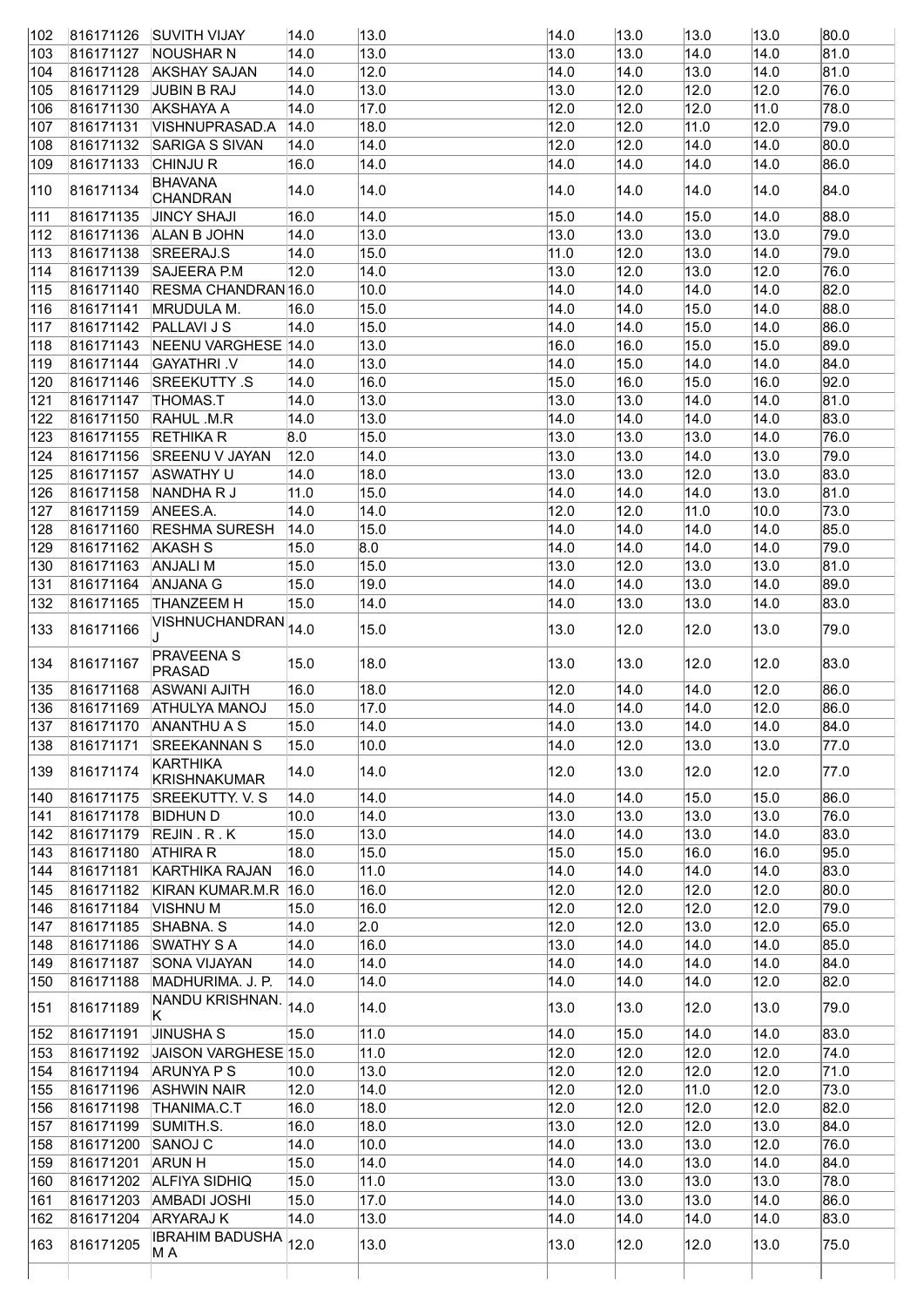| 164 |                    | 816171206 SHEJIN SUNNY          | 9.0  | 14.0 | 12.0 | 12.0 | 12.0 | 12.0 | 71.0         |
|-----|--------------------|---------------------------------|------|------|------|------|------|------|--------------|
| 165 | 816171208 VISHNU B |                                 | 15.0 | 9.0  | 14.0 | 13.0 | 14.0 | 14.0 | 79.0         |
| 166 |                    | 816171209 ANJANA G D            | 12.0 | 13.0 | 14.0 | 13.0 | 14.0 | 14.0 | 80.0         |
| 167 |                    | 816171210 SREE LEKSHMI A S 15.0 |      | 14.0 | 13.0 | 14.0 | 14.0 | 13.0 | 83.0         |
| 168 |                    | 816171211 SHERLIN S BIJU        | 15.0 | 12.0 | 14.0 | 14.0 | 14.0 | 14.0 | 83.0         |
| 169 |                    | 816171212 FATHIMA S             | 12.0 | 19.0 | 14.0 | 13.0 | 14.0 | 13.0 | 85.0         |
|     |                    | <b>RASHIDA</b>                  |      |      |      |      |      |      |              |
| 170 | 816171213          | NASARUDEEN                      | 15.0 |      |      |      |      |      | 15.0         |
| 171 | 816171214 AKHILDAS |                                 | 15.0 | 16.0 | 13.0 | 13.0 | 13.0 | 13.0 | 83.0         |
|     |                    |                                 |      |      |      |      |      |      |              |
| 172 | 816171215 AHALYA S |                                 | 15.0 | 11.0 | 13.0 | 14.0 | 13.0 | 13.0 | 79.0         |
| 173 |                    | 816171216 SUNISHAMOL S S        | 15.0 | 19.0 | 14.0 | 14.0 | 13.0 | 14.0 | 89.0         |
| 174 |                    | 816171217 ARCHANA S             | 14.0 | 14.0 | 14.0 | 14.0 | 14.0 | 14.0 | 84.0         |
| 175 | 816171218 VIMAL V  |                                 | 15.0 | 19.0 | 14.0 | 13.0 | 13.0 | 14.0 | 88.0         |
| 176 |                    | 816171219 ANCY JOHN             | 12.0 | 15.0 | 13.0 | 13.0 | 13.0 | 13.0 | 79.0         |
| 177 |                    | 816171223 ACHU UDAYAN           | 15.0 | 9.0  | 13.0 | 13.0 | 14.0 | 13.0 | 77.0         |
| 178 |                    | 816171224 VISHNU DINESH         | 14.0 | 18.0 | 15.0 | 14.0 | 15.0 | 15.0 | 91.0         |
| 179 |                    | 816171225 TOMY STANCILAS        | 12.0 | 13.0 | 12.0 | 12.0 | 13.0 | 13.0 | 75.0         |
| 180 | 816171226 ROHITH D |                                 | 14.0 | 10.0 | 12.0 | 12.0 | 13.0 | 13.0 | 74.0         |
| 181 | 816171228          | <b>VEENAN</b>                   | 8.0  | 10.0 | 12.0 | 13.0 | 14.0 | 14.0 | 71.0         |
|     |                    |                                 |      |      |      |      |      |      |              |
| 182 | 816171233          | <b>SREE ANJU G</b>              | 13.0 | 16.0 | 13.0 | 13.0 | 13.0 | 13.0 | 81.0         |
| 183 |                    | 816171234 ABHIJITH A L          | 13.0 | 16.0 | 14.0 | 14.0 | 14.0 | 14.0 | 85.0         |
| 184 | 816171235          | <b>LEKSHMIV</b>                 | 11.0 | 14.0 | 14.0 | 14.0 | 14.0 | 14.0 | 81.0         |
| 185 | 816171237          | <b>NITHIN T</b>                 | 8.0  | 14.0 | 12.0 | 12.0 | 12.0 | 12.0 | 70.0         |
| 186 | 816171238          | SOORAJ.B                        | 15.0 | 14.0 | 12.0 | 12.0 | 12.0 | 12.0 | 77.0         |
| 187 | 816171239          | <b>BIJITH.B.S</b>               | 12.0 | 14.0 | 12.0 | 12.0 | 12.0 | 12.0 | 74.0         |
|     |                    | SANOOJA BEEVI H                 | 14.0 |      |      |      |      |      |              |
| 188 | 816171240          | <sub>S</sub>                    |      | 17.0 | 14.0 | 13.0 | 13.0 | 14.0 | 85.0         |
| 189 | 816171241          | SHIYAS.S                        | 14.0 | 14.0 | 12.0 | 12.0 | 13.0 | 13.0 | 78.0         |
| 190 | 816171242          | MUHSINA . S                     | 14.0 | 14.0 | 16.0 | 16.0 | 15.0 | 16.0 | 91.0         |
| 191 |                    | 816171244 ATHIRA A C            | 14.0 | 15.0 | 13.0 | 13.0 | 13.0 | 13.0 | 81.0         |
| 192 | 816171248          | <b>ATHULYA M S</b>              | 14.0 | 18.0 | 14.0 | 14.0 | 14.0 | 14.0 | 88.0         |
| 193 |                    | 816171249 VIDHYA VIJAYAN U      | 13.0 | 17.0 | 13.0 | 13.0 | 14.0 | 13.0 | 83.0         |
|     |                    |                                 |      |      |      |      |      |      |              |
| 194 | 816171250          | <b>SHAMNAD S</b>                | 10.0 | 11.0 | 13.0 | 13.0 | 13.0 | 13.0 | 73.0         |
| 195 | 816171252          | JERIN JOSE                      | 12.0 | 14.0 | 14.0 | 14.0 | 14.0 | 14.0 | 82.0         |
| 196 | 816171253          | JAYAKRISHNAN J                  | 8.0  | 12.0 | 12.0 | 12.0 | 12.0 | 12.0 | 68.0         |
| 197 | 816171254          | <b>DEEPA DAS</b>                | 11.0 | 14.0 | 13.0 | 13.0 | 13.0 | 13.0 | 77.0         |
| 198 | 816171256 ALEX P.B |                                 | 14.0 | 16.0 | 14.0 | 14.0 | 13.0 | 12.0 | 83.0         |
| 199 |                    | 816171257 LIFA JOSEPH           | 12.0 | 15.0 | 13.0 | 13.0 | 12.0 | 13.0 | 78.0         |
| 200 | 816171258          | <b>BINU.J</b>                   |      | 14.0 |      |      |      |      | 14.0         |
| 201 | 816171259          | RAKHENDU. T. R                  | 16.0 | 14.0 | 14.0 | 15.0 | 15.0 | 15.0 | 89.0         |
| 202 | 816171261          | LIJO JAMES                      | 12.0 | 14.0 | 12.0 | 13.0 | 14.0 | 14.0 | 79.0         |
| 203 |                    | 816171262 SREEKUTTY K.S         | 14.0 | 13.0 | 16.0 | 16.0 | 15.0 | 14.0 | 88.0         |
|     |                    |                                 |      |      |      |      |      |      |              |
| 204 | 816171263          | <b>SREEKUTTY R</b>              | 14.0 | 17.0 | 13.0 | 13.0 | 13.0 | 13.0 | 83.0         |
| 205 | 816171265 ALEX JOY |                                 | 16.0 | 15.0 | 14.0 | 14.0 | 14.0 | 14.0 | 87.0         |
| 206 |                    | 816171266 AKHIL KRISHNA.U       | 14.0 | 14.0 | 16.0 | 16.0 | 15.0 | 16.0 | 91.0         |
| 207 | 816171267          | <b>JEFFIN BENNY</b>             | 12.0 | 16.0 | 15.0 | 15.0 | 16.0 | 15.0 | 89.0         |
| 208 | 816171268          | <b>TINCY S</b>                  | 14.0 | 17.0 | 13.0 | 14.0 | 14.0 | 14.0 | 86.0         |
| 209 | 816171269          | SHYAMA. S                       | 16.0 | 15.0 | 14.0 | 14.0 | 14.0 | 14.0 | 87.0         |
| 210 | 816171270          | <b>HARITHRA S</b>               | 15.0 | 14.0 | 13.0 | 14.0 | 13.0 | 13.0 | 82.0         |
| 211 | 816171271          | ABHIRAMY .A.S                   | 14.0 | 16.0 | 14.0 | 13.0 | 14.0 | 14.0 | 85.0         |
|     |                    | <b>HAREESH</b>                  |      |      |      |      |      |      |              |
| 212 | 816171272          | <b>KRISHNAN</b>                 | 14.0 | 14.0 | 14.0 | 15.0 | 14.0 | 14.0 | 85.0         |
| 213 | 816171273          | SAHEEL M S                      | 13.0 | 13.0 | 13.0 | 13.0 | 13.0 | 14.0 | 79.0         |
|     |                    |                                 |      |      |      |      |      |      |              |
| 214 | 816171274          | KIRAN RAJ. M.R                  | 14.0 | 13.0 | 15.0 | 15.0 | 16.0 | 16.0 | 89.0         |
| 215 | 816171275 APARNA P |                                 | 12.0 | 14.0 | 14.0 | 14.0 | 14.0 | 14.0 | 82.0         |
| 216 | 816171276 ANITHA.T |                                 | 14.0 | 15.0 | 14.0 | 14.0 | 14.0 | 14.0 | 85.0         |
| 217 |                    | 816171277 ANEESH AMBROSE 14.0   |      | 14.0 | 12.0 | 13.0 | 13.0 | 12.0 | 78.0         |
| 218 |                    | 816171278 ANANDHU R             | 14.0 | 10.0 | 13.0 | 13.0 | 14.0 | 14.0 | 78.0         |
| 219 |                    | 816171279 ABIN SHAJI            | 14.0 | 18.0 | 13.0 | 13.0 | 13.0 | 13.0 | 84.0         |
| 220 | 816171280          | ANANDU T D                      | 16.0 | 11.0 | 14.0 | 13.0 | 14.0 | 14.0 | 82.0         |
| 221 | 816171281          | PARVATHY.K.G                    | 14.0 | 17.0 | 15.0 | 15.0 | 16.0 | 16.0 | 93.0         |
|     |                    | ANUPAMA                         |      |      |      |      |      |      |              |
| 222 | 816171282          | <b>KUNJUMON</b>                 | 14.0 | 14.0 | 15.0 | 16.0 | 16.0 | 16.0 | 91.0         |
| 223 |                    |                                 |      |      | 11.0 |      |      | 11.0 | 76.0         |
|     | 816171283          | AKHILA M S                      | 12.0 | 15.0 |      | 14.0 | 13.0 |      |              |
| 224 | 816171285 AKHIL S  |                                 | 11.0 | 14.0 | 12.0 | 12.0 | 12.0 | 12.0 | 73.0         |
| 225 |                    | 816171286 ANANDU A              | 14.0 |      |      |      |      |      | 14.0         |
|     | 816171287          | <b>RAKHY K S</b>                | 14.0 | 14.0 | 13.0 | 14.0 | 14.0 | 14.0 | 83.0<br>81.0 |
| 226 | 816171288          |                                 |      |      |      | 12.0 |      | 14.0 |              |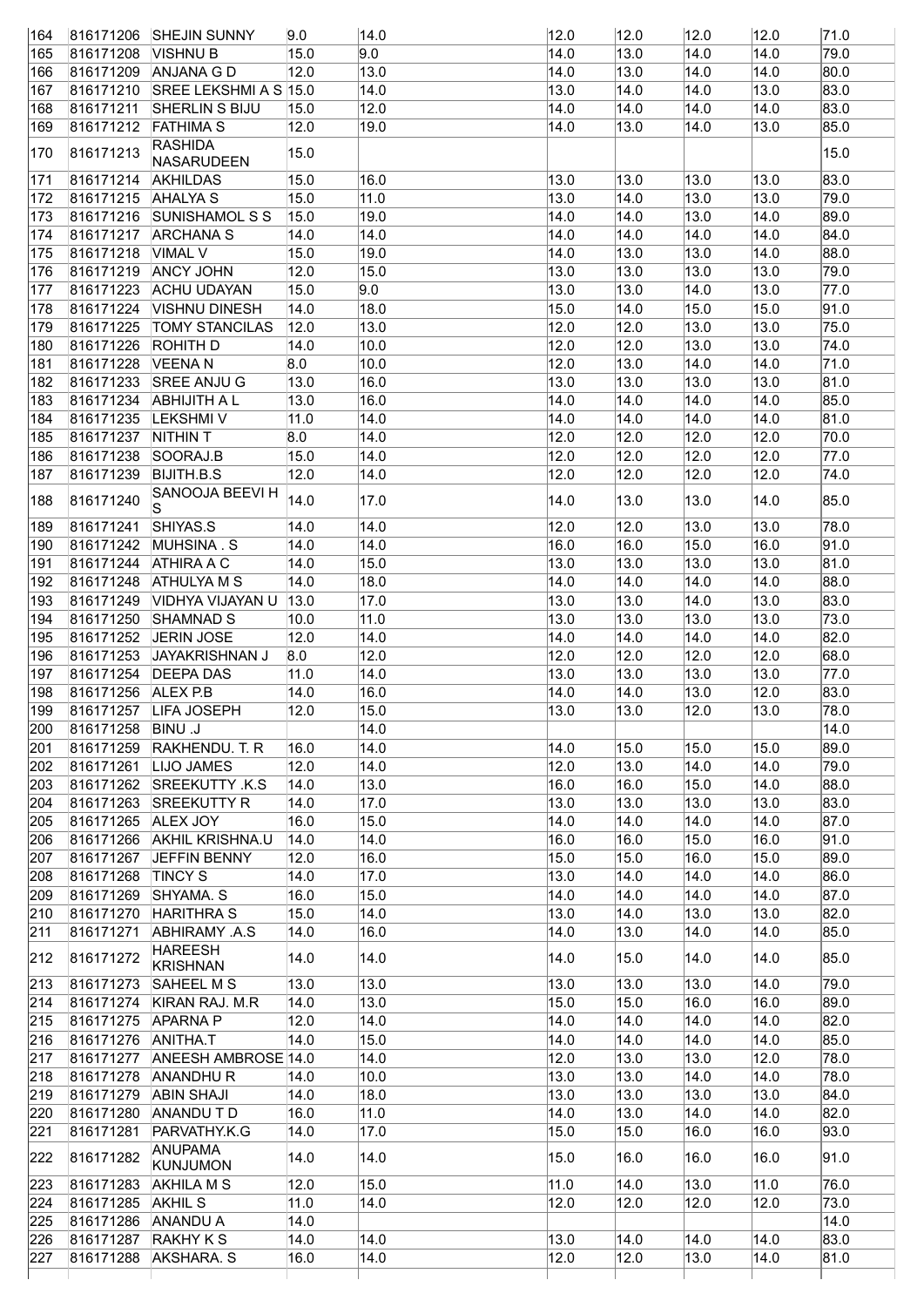| 228        | 816171289 AJITH K.   |                                                        | 16.0 | 18.0           | 13.0         | 13.0          | 12.0         | 14.0          | 86.0         |
|------------|----------------------|--------------------------------------------------------|------|----------------|--------------|---------------|--------------|---------------|--------------|
| 229        |                      | 816171290 SANDRA. S.                                   | 15.0 | 18.0           | 14.0         | 13.0          | 13.0         | 14.0          | 87.0         |
| 230        |                      | 816171291 ATHULYA. N.B                                 | 16.0 | 16.0           | 13.0         | 14.0          | 12.0         | 14.0          | 85.0         |
| 231        |                      | 816171292 ATHIRAMOL.A                                  | 15.0 | 18.0           | 13.0         | 13.0          | 14.0         | 14.0          | 87.0         |
| 232        | 816171293 RENJINI.R  |                                                        | 12.0 | 16.0           | 12.0         | 12.0          | 12.0         | 12.0          | 76.0         |
| 233        |                      | 816171294 VIPIN V PANICKER                             | 15.0 | 14.0           | 14.0         | 13.0          | 13.0         | 14.0          | 83.0         |
| 234        |                      | 816171295 NASERIN H                                    | 14.0 | 7.0            | 14.0         | 14.0          | 14.0         | 14.0          | 77.0         |
| 235        |                      | 816171296 BHAGYA. B                                    | 16.0 | 14.0           | 13.0         | 12.0          | 13.0         | 13.0          | 81.0         |
|            |                      |                                                        |      |                |              |               |              |               |              |
| 236        | 816171297            | <b>ADITHYA SANKAR</b><br>G                             | 16.0 | 18.0           | 15.0         | 16.0          | 12.0         | 13.0          | 90.0         |
| 237        | 816171298            | SANDEEP. S                                             | 15.0 | 14.0           | 12.0         | 14.0          | 13.0         | 14.0          | 82.0         |
| 238        | 816171299            | ANANDAKRISHNAN 16.0<br>PS                              |      | 14.0           | 14.0         | 13.0          | 14.0         | 12.0          | 83.0         |
| 239        | 816171300            | <b>ABHIJITH P</b>                                      | 15.0 | 13.0           | 14.0         | 13.0          | 14.0         | 14.0          | 83.0         |
| 240        | 816171301            | <b>SANDRA S</b>                                        | 14.0 | 16.0           | 13.0         | 13.0          | 13.0         | 14.0          | 83.0         |
| 241        | 816171302            | <b>SREEKUTTY</b><br>.S.SAJAN                           | 14.0 | 18.0           | 13.0         | 12.0          | 12.0         | 12.0          | 81.0         |
| 242        | 816171303            | AHALYA. A                                              | 15.0 | 18.0           | 13.0         | 12.0          | 12.0         | 12.0          | 82.0         |
| 243        | 816171304            | <b>TIJO WILSON</b>                                     | 16.0 | 13.0           | 13.0         | 13.0          | 12.0         | 13.0          | 80.0         |
| 244        | 816171305            | <b>DEVIKA R PILLAI</b>                                 | 14.0 | 18.0           | 12.0         | 12.0          | 13.0         | 13.0          | 82.0         |
| 245        | 816171306 VIDHYA B   |                                                        | 8.0  | 14.0           | 12.0         | 12.0          | 12.0         | 12.0          | 70.0         |
| 246        |                      | 816171307 AKASH T H                                    | 8.0  | 19.0           | 12.0         | 11.0          | 12.0         | 12.0          | 74.0         |
| 247        | 816171308            | <b>AKHIL JOSEPH</b>                                    | 12.0 | 13.0           | 12.0         | 12.0          | 12.0         | 12.0          | 73.0         |
| 248        | 816171309            | <b>SAITHA FATHIMA</b>                                  | 11.0 | 12.0           | 13.0         | 12.0          | 12.0         | 12.0          | 72.0         |
|            |                      |                                                        |      |                |              |               |              |               | 70.0         |
| 249        |                      | 816171310 THANSEERA M                                  | 10.0 | 12.0           | 12.0         | 12.0          | 12.0         | 12.0          |              |
| 250        | 816171311            | ABIN.V.B                                               | 14.0 | 13.0           | 14.0         | 12.0          | 12.0         | 14.0          | 79.0         |
| 251        |                      | 816171312 SARATH V U                                   | 15.0 | 15.0           | 12.0         | 13.0          | 13.0         | 12.0          | 80.0         |
| 252        | 816171313 ATHIRA. R. |                                                        | 16.0 | 16.0           | 14.0         | 12.0          | 14.0         | 14.0          | 86.0         |
| 253        |                      | 816171315 AKSHAY P S                                   | 15.0 | 13.0           | 12.0         | 14.0          | 12.0         | 14.0          | 80.0         |
| 254        | 816171316            | <b>JYOTHISH</b><br><b>KARTHIK</b>                      | 14.0 | 14.0           | 12.0         | 12.0          | 12.0         | 12.0          | 76.0         |
| 255        | 816171317            | ARUN V                                                 | 15.0 | 17.0           | 12.0         | 12.0          | 12.0         | 12.0          | 80.0         |
| 256        | 816171318            | THAMPURAN.K.T                                          | 16.0 | 18.0           | 13.0         | 13.0          | 12.0         | 12.0          | 84.0         |
| 257        | 816171319            | KAVYA S<br><b>SANTHOSH</b>                             | 15.0 | 15.0           | 12.0         | 11.0          | 12.0         | 12.0          | 77.0         |
|            |                      | ANANDU KAILASAN 15.0                                   |      |                |              | 12.0          | 12.0         | 12.0          | 82.0         |
| 258        | 816171320            |                                                        |      | 19.0           | 12.0         |               |              |               |              |
| 259        | 816171321            | <b>GANESH G</b>                                        | 15.0 | 13.0           | 12.0         | 12.0          | 12.0         | 12.0          | 76.0         |
| 260        |                      | 816171322 SNEHA SURESH                                 | 14.0 | 14.0           | 12.0         | 12.0          | 13.0         | 12.0          | 77.0         |
| 261        |                      | 816171323 ABHIJITH.K.C                                 | 16.0 | 11.0           | 12.0         | 12.0          | 11.0         | 13.0          | 75.0         |
| 262        | 816171324            | YADHUKRISHNAN<br>P                                     | 15.0 | 12.0           | 14.0         | 13.0          | 14.0         | 13.0          | 81.0         |
| 263        | 816171325            | <b>JAIN JAMES</b>                                      | 16.0 | 11.0           | 12.0         | 12.0          | 12.0         | 12.0          | 75.0         |
| 264        | 816171326            | NANDU KRISHNAN<br>N.M                                  | 15.0 | 18.0           | 12.0         | 12.0          | 12.0         | 12.0          | 81.0         |
| 265        | 816171327            | JAYAJITH. P. J                                         | 12.0 | 14.0           | 12.0         | 12.0          | 14.0         | $\sqrt{12.0}$ | 76.0         |
| 266        | 816171328            | <b>SHALINI I</b>                                       | 16.0 | 16.0           | 14.0         | 14.0          | 14.0         | 14.0          | 88.0         |
| 267        | 816171329            | CHRISPIN RONALD<br>P J                                 | 12.0 | 14.0           | 14.0         | 14.0          | 14.0         | 13.0          | 81.0         |
| 268        | 816171330            | <b>THASLEEMA S</b>                                     | 14.0 | 12.0           | 12.0         | 12.0          | 13.0         | 13.0          | 76.0         |
| 269        | 816171331            | SURYAN.S                                               | 16.0 | 13.0           | 12.0         | 12.0          | 12.0         | 12.0          | 77.0         |
| 270        | 816171333            | <b>ASHIQ SAM</b><br><b>JOSEPH</b>                      | 15.0 | 15.0           | 13.0         | 13.0          | 14.0         | 12.0          | 82.0         |
| 271        | 816171334            | <b>SUJITH V S</b>                                      | 11.0 |                |              |               | 0.0          |               | 11.0         |
| 272        | 816171335            | <b>AKHIL RAJ</b>                                       | 12.0 | 8.0            | 14.0         | 12.0          | 12.0         | 12.0          | 70.0         |
| 273        | 816171339            | SARATH. K.S.                                           | 12.0 | 13.0           | 14.0         | 12.0          | 14.0         | 14.0          | 79.0         |
| 274        | 816171340            | <b>PREM RAJ M S</b>                                    | 9.0  | 12.0           | 12.0         | 12.0          | 12.0         | 12.0          | 69.0         |
| 275        | 816171341            | AMINUL ISLAM A S 9.0                                   |      | 11.0           | 12.0         | 12.0          | 12.0         | 12.0          | 68.0         |
| 276        |                      |                                                        |      |                |              |               |              |               | 25.0         |
|            | 816171344            | <b>SANAFIS</b>                                         | 10.0 | 15.0           |              |               |              |               |              |
| 277        | 816171346            | <b>REMEES S</b>                                        | 10.0 | 13.0           | 11.0         | 11.0          | 11.0         | 11.0          | 67.0         |
| 278        | 816171347 ASHIK.M.S  |                                                        | 12.0 | 14.0           | 13.0         | 13.0          | 12.0         | 13.0          | 77.0         |
| 279        | 816171350            | <b>ASWATHY RAJ</b>                                     | 15.0 | 14.0           | 13.0         | 13.0          | 14.0         | 13.0          | 82.0         |
| 280        | 816171351            | DHARMAJ<br><b>KRISHNAN</b>                             | 14.0 | 12.0           | 14.0         | 14.0          | 13.0         | 14.0          | 81.0         |
| 281        | 816171354            | ANZILA FARHATH A 11.0                                  |      | 14.0           | 14.0         | 14.0          | 13.0         | 14.0          | 80.0         |
|            |                      |                                                        |      |                |              |               |              |               |              |
| 282        | 816171355            | <b>MANUS</b>                                           | 8.0  | 10.0           | 12.0         | 12.0          | 12.0         | 12.0          | 66.0         |
|            |                      | 816171356 SUJITH J S                                   | 14.0 | 12.0           | 12.0         | 12.0          | 13.0         | 12.0          | 75.0         |
| 283        |                      |                                                        |      |                |              |               |              |               |              |
| 284<br>285 | 816171361            | <b>THASNI JALAL S</b><br>816171362 BHUVAN ABRAHAM 10.0 | 16.0 | 14.0 <br> 12.0 | 13.0<br>12.0 | 13.0<br> 11.0 | 12.0<br>12.0 | 11.0 <br>12.0 | 79.0<br>69.0 |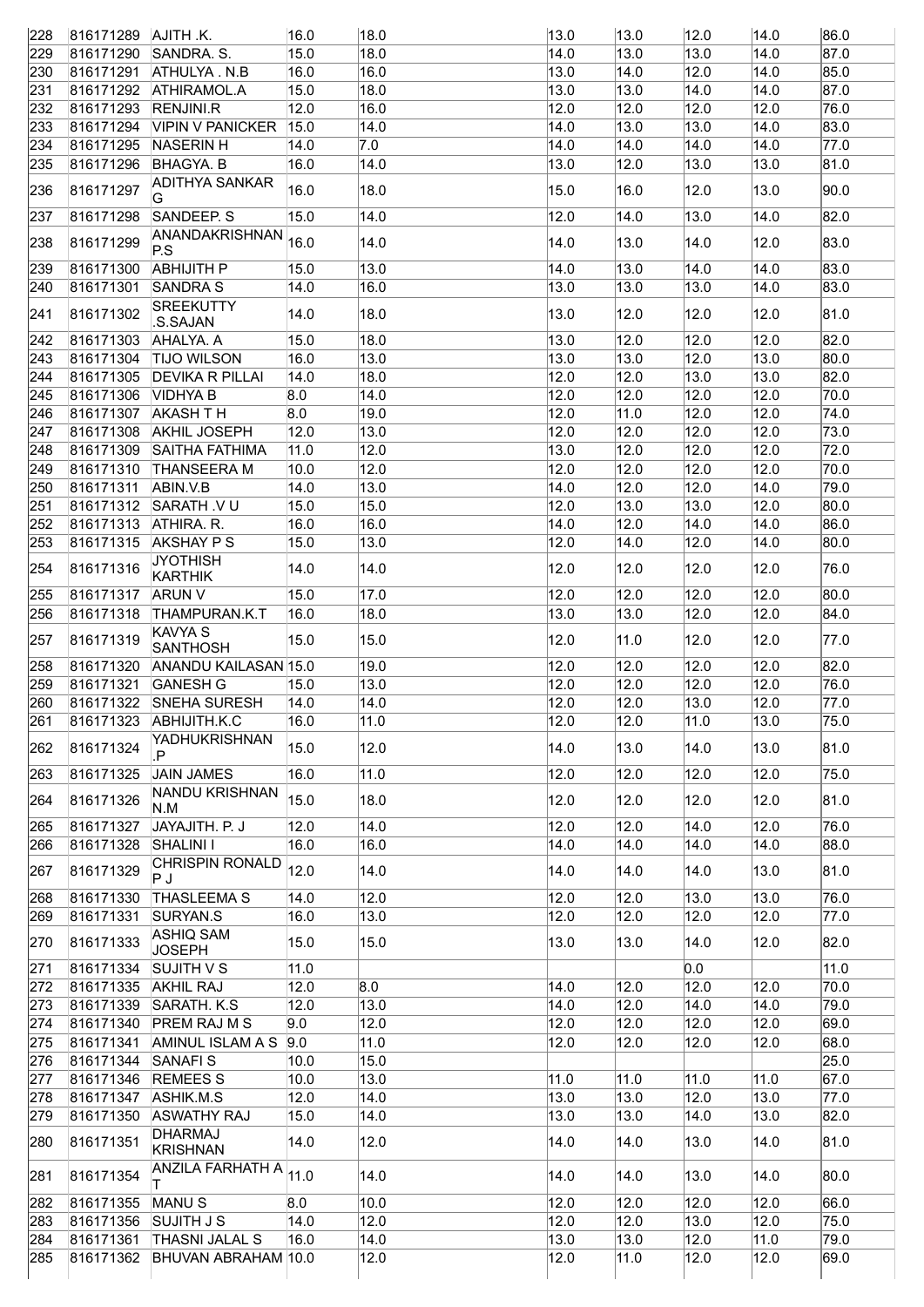|            |                    | <b>MODAYIL</b>                                           |      |      |      |      |      |      |      |
|------------|--------------------|----------------------------------------------------------|------|------|------|------|------|------|------|
| 286        | 816171364          | <b>DARSANA DAS</b>                                       | 14.0 | 18.0 | 13.0 | 14.0 | 14.0 | 14.0 | 87.0 |
| 287        | 816171365          | <b>DIVYA P S</b>                                         | 11.0 | 12.0 | 13.0 | 12.0 | 13.0 | 13.0 | 74.0 |
| 288        | 816171367          | <b>MOHAMMED</b><br>YOUSAF A                              | 12.0 | 17.0 | 14.0 | 13.0 | 14.0 | 14.0 | 84.0 |
| 289        | 816171370          | VIJILA V N                                               | 13.0 | 16.0 | 12.0 | 13.0 | 13.0 | 13.0 | 80.0 |
| 290        | 816171371          | <b>GAYATHRI</b><br><b>PANICKER P</b>                     | 9.0  | 12.0 | 10.0 | 11.0 | 10.0 | 10.0 | 62.0 |
| 291        | 816171372          | <b>SUBHANA H</b>                                         | 12.0 | 16.0 | 14.0 | 13.0 | 13.0 | 12.0 | 80.0 |
| 292        | 816171373          | <b>GOPIKA PRASAD P</b>                                   | 10.0 | 13.0 | 13.0 | 13.0 | 13.0 | 13.0 | 75.0 |
| 293        | 816171374          | S<br>VISMAYA.A.V.                                        | 12.0 | 16.0 | 14.0 | 13.0 | 13.0 | 14.0 | 82.0 |
| 294        |                    | 816171375 AKHIL. P.NAIR                                  | 15.0 | 13.0 |      |      |      |      | 28.0 |
| 295        |                    | 816171379 ARJUNDEV .S                                    | 14.0 | 17.0 | 12.0 | 12.0 | 12.0 | 12.0 | 79.0 |
| 296        |                    | 816171380 ANJANA A S                                     | 11.0 | 13.0 | 13.0 | 12.0 | 13.0 | 13.0 | 75.0 |
| 297        |                    | 816171382 SANKAR. R                                      | 16.0 | 9.0  | 13.0 | 13.0 | 12.0 | 12.0 | 75.0 |
| 298        | 816171384 ADARSH S |                                                          | 8.0  |      |      |      |      |      | 8.0  |
| 299        | 816171386          | <b>HIJAS N</b>                                           | 12.0 | 13.0 | 13.0 | 13.0 | 14.0 | 13.0 | 78.0 |
| 300        |                    | 816171388 GIRISANKAR R                                   | 12.0 | 14.0 | 14.0 | 14.0 | 15.0 | 14.0 | 83.0 |
|            |                    |                                                          |      |      |      |      |      |      |      |
| 301        |                    | 816171390 AKESH KUMAR S. A 14.0                          |      | 11.0 | 14.0 | 13.0 | 14.0 | 14.0 | 80.0 |
| 302        | 816171391          | AKHILBABU<br><b>SREERAG S</b>                            | 15.0 | 11.0 | 15.0 | 14.0 | 15.0 | 14.0 | 84.0 |
| 303        | 816171393          | <b>KUMAR</b>                                             | 14.0 | 14.0 | 16.0 | 15.0 | 15.0 | 16.0 | 90.0 |
| 304        | 816171394          | JAYASREE. H.S.                                           | 12.0 | 12.0 | 14.0 | 14.0 | 15.0 | 14.0 | 81.0 |
| 305        | 816171396          | <b>JERIN JUSTIN</b>                                      | 14.0 | 19.0 | 14.0 | 14.0 | 14.0 | 14.0 | 89.0 |
| 306        | 816171397          | NEETHU B R                                               | 10.0 | 6.0  | 12.0 | 13.0 | 13.0 | 12.0 | 66.0 |
| 307        | 816171398          | SARANYA. S                                               | 15.0 | 13.0 | 12.0 | 12.0 | 12.0 | 12.0 | 76.0 |
| 308        | 816171400          | <b>GOWRI MANI CM</b>                                     | 10.0 | 12.0 | 13.0 | 13.0 | 12.0 | 13.0 | 73.0 |
| 309        | 816171401          | THANSEEH FAISAL 16.0                                     |      | 13.0 | 14.0 | 14.0 | 14.0 | 14.0 | 85.0 |
|            |                    |                                                          |      |      |      |      |      |      |      |
| 310        | 816171402 K KARUN  |                                                          | 14.0 | 13.0 | 12.0 | 13.0 | 13.0 | 12.0 | 77.0 |
| 311        | 816171403          | <b>ANTONY LIGINS</b>                                     | 14.0 | 13.0 | 13.0 | 13.0 | 12.0 | 12.0 | 77.0 |
| 312        | 816171404          | VISHNUPRIYA. U                                           | 14.0 | 14.0 | 12.0 | 12.0 | 12.0 | 13.0 | 77.0 |
| 313        | 816171405          | <b>HARITHA MOHAN</b>                                     | 15.0 | 14.0 | 14.0 | 14.0 | 14.0 | 14.0 | 85.0 |
| 314        | 816171409          | <b>NASILA B</b>                                          | 10.0 | 15.0 | 13.0 | 12.0 | 13.0 | 13.0 | 76.0 |
| 315        | 816171410          | SARANYA C S                                              | 12.0 | 14.0 | 12.0 | 13.0 | 12.0 | 13.0 | 76.0 |
| 316        | 816171411          | <b>ABHILASH B</b>                                        | 12.0 | 13.0 | 13.0 | 12.0 | 13.0 | 13.0 | 76.0 |
| 317        | 816171412          | <b>MOHAMMED</b><br>ASHIK.H                               | 14.0 | 14.0 | 14.0 | 13.0 | 12.0 | 12.0 | 79.0 |
| 318        |                    | 816171415 CHANDINI. V. S                                 | 15.0 | 8.0  | 12.0 | 12.0 | 13.0 | 12.0 | 72.0 |
| 319        |                    | 816171417 HARIKRISHNAN.P.S 15.0                          |      | 18.0 | 11.0 | 14.0 | 11.0 | 11.0 | 80.0 |
| 320        | 816171418          | SIDHUN P MADHU                                           | 14.0 | 14.0 | 10.0 | 10.0 | 10.0 | 10.0 | 68.0 |
| 321        | 816171420          | VISHNU O                                                 | 14.0 | 14.0 | 13.0 | 13.0 | 12.0 | 13.0 | 79.0 |
| 322        | 816171421          | <b>ANTONY CLETUS</b>                                     | 14.0 | 8.0  | 11.0 | 10.0 | 11.0 | 11.0 | 65.0 |
| 323        | 816171422          | HAMSINI K VIJAYAN 12.0                                   |      | 14.0 | 12.0 | 11.0 | 12.0 | 12.0 | 73.0 |
|            |                    |                                                          |      |      |      |      |      |      |      |
| 324        | 816171423          | <b>ANJALI A</b>                                          | 16.0 | 14.0 | 14.0 | 14.0 | 14.0 | 14.0 | 86.0 |
| 325        |                    | 816171424 ANAND S KUMAR                                  | 14.0 | 10.0 | 13.0 | 13.0 | 12.0 | 12.0 | 74.0 |
| 326        | 816171425          | <b>HENA HARILAL</b>                                      | 14.0 | 8.0  | 11.0 | 11.0 | 11.0 | 11.0 | 66.0 |
| 327        | 816171428          | ANANDHUKB                                                | 14.0 | 9.0  | 12.0 | 14.0 | 12.0 | 12.0 | 73.0 |
| 328        | 816171429          | <b>KAVYA BABU</b>                                        | 14.0 | 14.0 | 12.0 | 11.0 | 10.0 | 10.0 | 71.0 |
| 329        | 816171430          | CHARLES CHACKO 14.0                                      |      | 14.0 | 10.0 | 10.0 | 13.0 | 10.0 | 71.0 |
| 330        | 816171432          | SANGEETHA BABU  14.0                                     |      | 12.0 | 14.0 | 13.0 | 13.0 | 12.0 | 78.0 |
| 331        | 816171433          | <b>ILLYAS K</b>                                          | 14.0 | 10.0 | 12.0 | 11.0 | 11.0 | 10.0 | 68.0 |
| 332        | 816171435          | MAYALEKSHMI M                                            | 14.0 | 14.0 | 12.0 | 12.0 | 12.0 | 12.0 | 76.0 |
| 333        | 816171436          | SAMBHU.S                                                 | 14.0 | 14.0 | 12.0 | 12.0 | 13.0 | 12.0 | 77.0 |
| 334        | 816171437          | DINESH.M.S.                                              | 8.0  | 12.0 | 12.0 | 12.0 | 12.0 | 12.0 | 68.0 |
|            |                    |                                                          |      |      |      |      |      |      |      |
| 335        | 816171438          | <b>DIBIN B</b>                                           | 10.0 | 13.0 | 13.0 | 13.0 | 12.0 | 13.0 | 74.0 |
| 336        | 816171439          | <b>ANANTHU ANIL</b>                                      | 10.0 | 11.0 | 13.0 | 13.0 | 13.0 | 13.0 | 73.0 |
| 337        | 816171440          | VISHNU.V                                                 | 10.0 | 12.0 | 14.0 | 13.0 | 14.0 | 14.0 | 77.0 |
| 338        | 816171441          | ASWATHY J A                                              | 10.0 | 13.0 | 14.0 | 13.0 | 14.0 | 14.0 | 78.0 |
| 339        |                    | 816171443 ANANTHU S                                      | 12.0 |      |      |      |      |      | 12.0 |
| 340        | 816171444          | SIYAD M                                                  | 10.0 | 13.0 | 9.0  | 9.0  | 10.0 | 9.0  | 60.0 |
| 341        | 816171445          | ANOOP A                                                  | 11.0 | 12.0 | 14.0 | 13.0 | 14.0 | 13.0 | 77.0 |
| 342        | 816171446          | DARSANA K.U                                              | 16.0 | 15.0 | 14.0 | 13.0 | 14.0 | 14.0 | 86.0 |
| 343        | 816171447          | ARUN LAL. K. H                                           | 15.0 | 18.0 | 12.0 | 12.0 | 12.0 | 12.0 | 81.0 |
| 344        |                    | <b>MURSHITHA</b>                                         |      |      |      |      |      |      |      |
|            | 816171448          | <b>BANU.I</b>                                            | 10.0 | 14.0 | 12.0 | 13.0 | 12.0 | 12.0 | 73.0 |
|            |                    |                                                          |      | 13.0 | 12.0 | 11.0 | 12.0 | 12.0 | 74.0 |
| 345<br>346 |                    | 816171449 ANOOP KRISHNAN 14.0<br>816171450 NANDAGOPAL. R | 14.0 | 15.0 | 14.0 | 13.0 | 14.0 | 14.0 | 84.0 |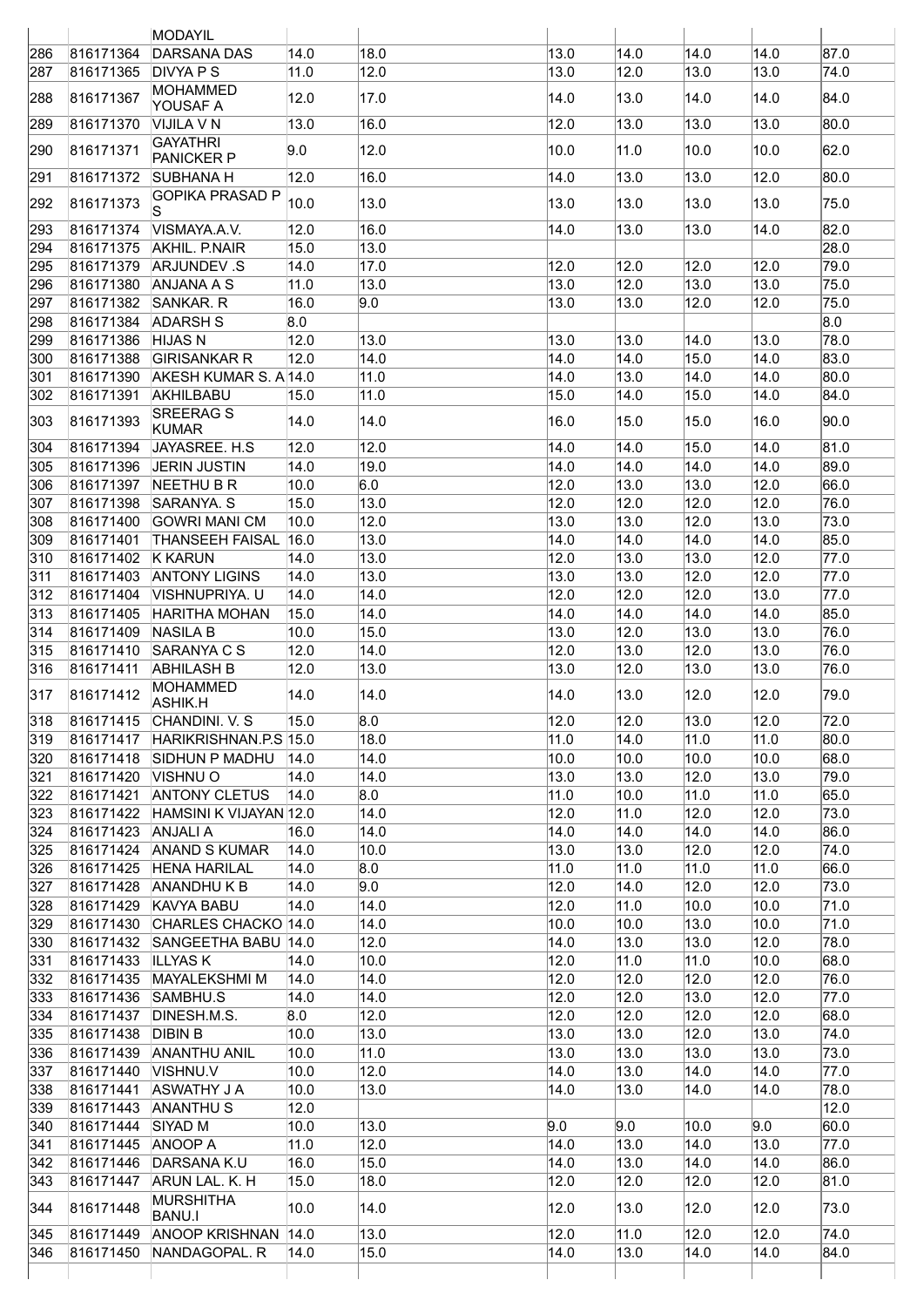| 347        | 816171451              | <b>KEERTHY K VIJAY</b>                  | 12.0         | 14.0         | 11.0         | 11.0          | 10.0         | 10.0             | 68.0         |
|------------|------------------------|-----------------------------------------|--------------|--------------|--------------|---------------|--------------|------------------|--------------|
| 348        | 816171452              | <b>SONU B</b>                           | 10.0         | 11.0         | 14.0         | 14.0          | 14.0         | 14.0             | 77.0         |
| 349        | 816171454              | MANJU M J                               | 11.0         | 14.0         | 14.0         | 13.0          | 14.0         | 14.0             | 80.0         |
| 350        | 816171455              | <b>RAHUL R</b>                          | 9.0          | 13.0         | 13.0         | 12.0          | 13.0         | 13.0             | 73.0         |
| 351        | 816171456              | <b>SHEBIN SALIM</b>                     | 10.0         | 8.0          | 12.0         | 12.0          | 12.0         | 12.0             | 66.0         |
| 352        | 816171457              | NABILA N B                              | 8.0          | 4.0          | 14.0         | 13.0          | 14.0         | 14.0             | 67.0         |
| 353        | 816171461              | GOKUL CHANDRAN <sub>10.0</sub><br>C S   |              | 12.0         | 13.0         | 13.0          | 12.0         | 13.0             | 73.0         |
| 354        | 816171462              | <b>MADHAVA PAI K</b>                    | 11.0         | 15.0         | 12.0         | 11.0          | 13.0         | 12.0             | 74.0         |
| 355        | 816171464              | SIDHARTH M.A                            | 10.0         | 13.0         | 12.0         | 12.0          | 12.0         | 12.0             | 71.0         |
| 356        | 816171466              | <b>JISANA ARSHAD</b>                    | 14.0         | 14.0         | 12.0         | 12.0          | 12.0         | 12.0             | 76.0         |
| 357        | 816171467              | <b>ANUPAMA S G</b>                      | 10.0         | 15.0         | 13.0         | 13.0          | 12.0         | 13.0             | 76.0         |
| 358        | 816171468              | ASHITA<br>THANKACHAN                    | 14.0         | 14.0         | 11.0         | 10.0          | 9.0          | 11.0             | 69.0         |
| 359        | 816171469              | CHINNU ANNA<br>THOMAS                   | 12.0         | 15.0         | 13.0         | 12.0          | 13.0         | 14.0             | 79.0         |
| 360        | 816171470              | AJITH K A                               | 13.0         | 12.0         | 14.0         | 14.0          | 15.0         | 14.0             | 82.0         |
| 361        | 816171471              | AISWARYA RAJ P.R 11.0                   |              | 13.0         | 14.0         | 13.0          | 14.0         | 14.0             | 79.0         |
| 362        | 816171472              | KEVIN FERNANDEZ 15.0                    |              | 7.0          | 12.0         | 12.0          | 12.0         | 12.0             | 70.0         |
| 363        | 816171473              | <b>JUSTIN JOSEPH</b>                    | 14.0         | 15.0         | 12.0         | 12.0          | 12.0         | $\sqrt{13.0}$    | 78.0         |
| 364        | 816171474              | <b>KARTHIK KL</b>                       | 15.0         | 15.0         | 12.0         | 13.0          | 13.0         | 14.0             | 82.0         |
| 365        | 816171475              | <b>SHIYAS S</b>                         | 14.0         | 17.0         | 14.0         | 13.0          | 14.0         | 13.0             | 85.0         |
| 366        | 816171477              | ANANDAKRISHNAN<br>P <sub>M</sub>        | 11.0         | 14.0         | 13.0         | 13.0          | 13.0         | 12.0             | 76.0         |
| 367        | 816171478              | <b>RANGEETH M</b>                       | 10.0         | 17.0         | 13.0         | 12.0          | 12.0         | 12.0             | 76.0         |
| 368        | 816171480              | <b>SANGEETHA S</b>                      | 9.0          | 12.0         | 12.0         | 13.0          | 12.0         | 14.0             | 72.0         |
| 369        | 816171481              | <b>ABY THOMAS</b>                       | 13.0         | 14.0         | 12.0         | 12.0          | 12.0         | 12.0             | 75.0         |
| 370        | 816171482              | <b>RESMIR</b>                           | 14.0         | 14.0         | 11.0         | 11.0          | 10.0         | 11.0             | 71.0         |
| 371        | 816171484              | RAHUL S.V                               | 14.0         | 15.0         | 14.0         | 13.0          | 13.0         | 14.0             | 83.0         |
| 372        | 816171485              | AMAL                                    | 14.0         | 13.0         | 9.0          | 9.0           | 10.0         | 10.0             | 65.0         |
| 373        | 816171486              | <b>SHARAN R S</b>                       | 12.0         | 13.0         | 13.0         | 13.0          | 13.0         | 13.0             | 77.0         |
| 374        | 816171487              | SIVADEV TJ                              | 10.0         | 13.0         | 13.0         | 12.0          | 13.0         | 13.0             | 74.0         |
| 375        | 816171488              | <b>AKHIL R</b>                          | 14.0         | 13.0         | 11.0         | 11.0          | 12.0         | 12.0             | 73.0         |
| 376        | 816171489              | ANJU A M                                | 11.0         | 13.0         | 14.0         | 14.0          | 14.0         | 14.0             | 80.0         |
| 377        | 816171490              | <b>AJITHRA GEORGE</b>                   | 14.0         | 11.0         | 12.0         | 12.0          | 12.0         | 12.0             | 73.0         |
| 378        | 816171493              | ABHIJAY.V                               | 9.0          | 14.0         | 12.0         | 12.0          | 12.0         | 12.0             | 71.0         |
| 379        | 816171495              | SANDRIMA V JAYA                         | 15.0         | 15.0         | 14.0         | 14.0          | 14.0         | 14.0             | 86.0         |
| 380        | 816171496 LEKSHMI.D    |                                         | 9.0          | 14.0         | 14.0         | 13.0          | 14.0         | $\sqrt{13.0}$    | 77.0         |
| 381        |                        | 816171497    VISHNUPRIYA    N.K    14.0 |              | 14.0         | 14.0         | $\sqrt{14.0}$ | 14.0         | 14.0             | 84.0         |
| 382        | 816171498              | JOMOL J                                 | 14.0         | 13.0         | 16.0         | 15.0          | 14.0         | 14.0             | 86.0         |
| 383        | 816171499              | ANJU PV                                 | 12.0         | 11.0         | 13.0         | $\sqrt{13.0}$ | 13.0         | 13.0             | 75.0         |
| 384        | 816171500              | <b>ABHIJITH S</b>                       | 14.0         | 20.0         | 13.0         | 12.0          | 13.0         | 13.0             | 85.0         |
| 385        | 816171501              | <b>ANSAL KABEER</b>                     | 14.0         | 18.0         | 12.0         | 12.0          | 12.0         | 12.0             | 80.0         |
| 386        | 816171504              | ANZIYA .M                               | 15.0         | 14.0         | 14.0         | 14.0          | 14.0         | 14.0             | 85.0         |
| 387        | 816171505              | <b>ASHIQUE SUBAIR</b>                   | 14.0         | 14.0         | 12.0         | 12.0          | 12.0         | 12.0             | 76.0         |
| 388        | 816171506              | <b>SARITHA A</b>                        | 12.0         | 15.0         | 12.0         | 13.0          | 14.0         | $\sqrt{14.0}$    | 80.0         |
| 389        | 816171507              | <b>RESHMI NAIR. T</b>                   | 14.0         | 14.0         | 13.0         | 12.0          | 12.0         | $\sqrt{13.0}$    | 78.0         |
| 390        | 816171508              | AKHIL B S                               | 13.0         | 13.0         |              |               |              |                  | 26.0         |
| 391        | 816171509              | <b>NAKUL RAJ.R.S</b>                    | 14.0         | 14.0         | 10.0         | 9.0           | 8.0          | $\overline{8.0}$ | 63.0         |
| 392        | 816171510              | ARYA. S                                 | 16.0         | 14.0         | 12.0         | 13.0          | 12.0         | 14.0             | 81.0         |
| 393        | 816171511              | ANEESH. M                               | 14.0         | 15.0         | 13.0         | 12.0          | 13.0         | 13.0             | 80.0         |
| 394        | 816171512              | <b>AKASH JOY</b>                        | 14.0         | 14.0         | 13.0         | 12.0          | 12.0         | 13.0             | 78.0         |
| 395        | 816171513              | HARIJITH. H. S                          | 16.0         | 15.0         | 14.0         | 14.0          | 14.0         | 14.0             | 87.0         |
| 396        | 816171514              | VAISHAK.S                               | 15.0         | 13.0         | 12.0         | 11.0          | 12.0         | 12.0             | 75.0         |
| 397        | 816171516              | <b>ASWIN JEET</b>                       | 14.0         | 14.0         | 10.0         | 9.0           | 8.0          | 8.0              | 63.0         |
| 398<br>399 | 816171517<br>816171518 | JISHNU.V.GOPAL<br><b>KUMAR ANOOP</b>    | 14.0<br>15.0 | 14.0<br>14.0 | 12.0<br>14.0 | 12.0<br> 14.0 | 11.0<br>13.0 | 11.0<br> 13.0    | 74.0<br>83.0 |
|            |                        | <b>ANIL</b>                             |              |              |              |               |              |                  |              |
| 400        | 816171519              | <b>SHEEBA JOSEPH</b>                    | 14.0         | 14.0         | 14.0         | 14.0          | 14.0         | 14.0             | 84.0         |
| 401        | 816171520              | <b>ANJALI PRASAD</b>                    | 15.0         | 8.0          | 12.0         | 12.0          | 12.0         | 12.0             | 71.0         |
| 402        | 816171522              | VARUNLAL PL                             | 13.0         | 14.0         | 13.0         | 14.0          | 13.0         | 13.0             | 80.0         |
| 403        | 816171523              | <b>ASHINA RASHEED</b>                   | 14.0         | 16.0         | 13.0         | 12.0          | 13.0         | 14.0             | 82.0         |
| 404        | 816171524              | <b>ANANDU PRASAD</b>                    | 16.0         | 14.0         | 15.0         | 15.0          | 15.0         | 15.0             | 90.0         |
| 405        | 816171525              | <b>SUSSANNA</b><br>VARGHESE             | 14.0         | 14.0         | 12.0         | 12.0          | 12.0         | 12.0             | 76.0         |
| 406        | 816171526              | <b>KEERTHY J</b>                        | 14.0         | 14.0         | 14.0         | 14.0          | 14.0         | 14.0             | 84.0         |
| 407        | 816171527              | ABHILASH<br>SHARMA. S                   | 12.0         | 14.0         | 12.0         | 14.0          | 13.0         | 12.0             | 77.0         |
| 408        | 816171528              | ADARSH.R                                | 13.0         | 14.0         | 14.0         | 13.0          | 12.0         | 13.0             | 79.0         |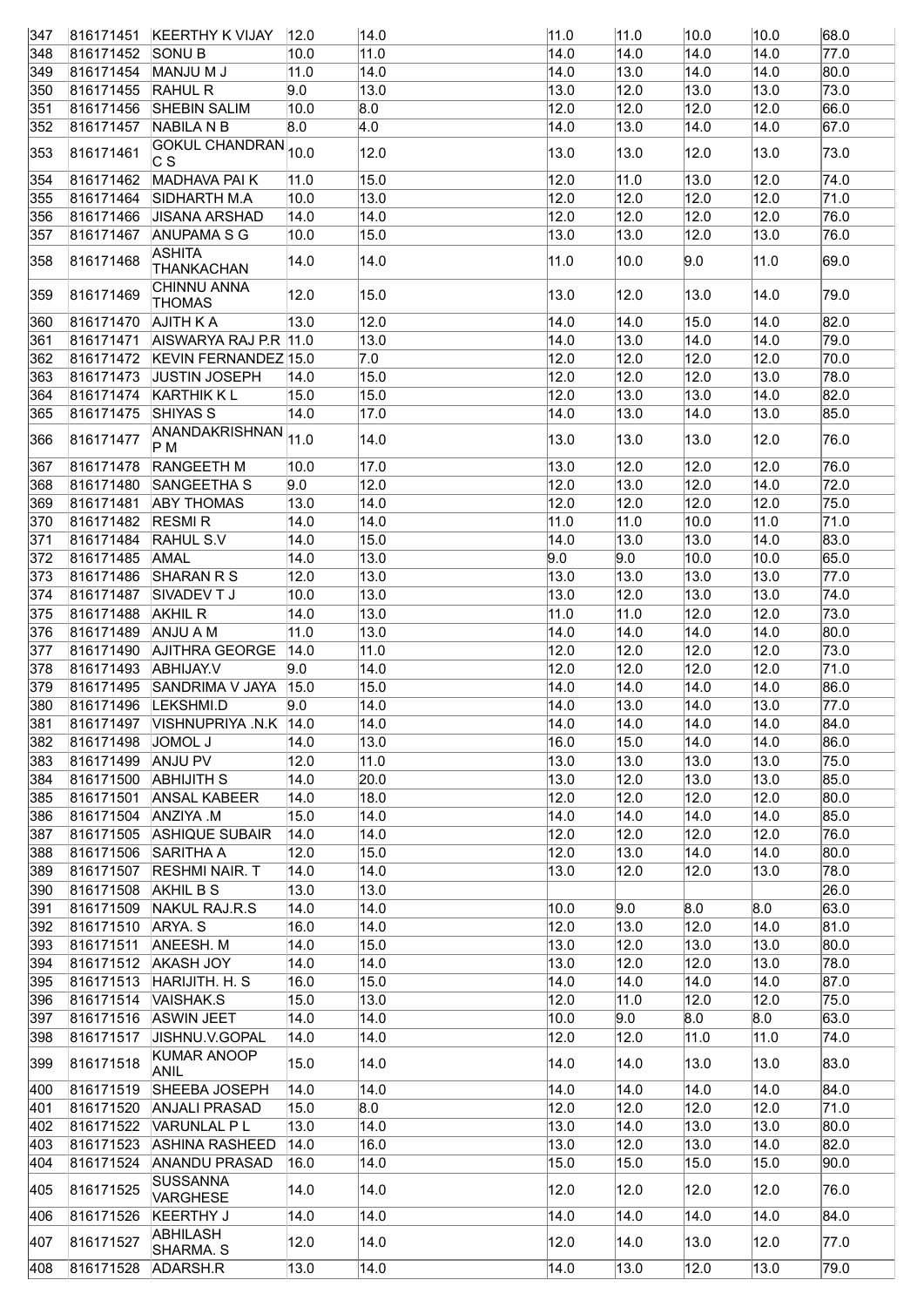| 409  | 816171529 | HARIKRISHNAN . K             | 14.0 | 14.0 | 12.0 | 12.0 | 12.0 | 12.0 | 76.0 |
|------|-----------|------------------------------|------|------|------|------|------|------|------|
| 410  | 816171530 | SARA VARGHESE                | 12.0 | 14.0 | 13.0 | 13.0 | 13.0 | 13.0 | 78.0 |
| 411  | 816171531 | HEFZIBA ANNA<br>THAMPY       | 14.0 | 14.0 | 14.0 | 14.0 | 14.0 | 14.0 | 84.0 |
| 412  | 816171532 | ALBINSHA                     | 14.0 | 14.0 | 13.0 | 13.0 | 13.0 | 13.0 | 80.0 |
| 413  | 816171533 | ANJANA, G. R                 | 15.0 | 14.0 | 14.0 | 14.0 | 14.0 | 14.0 | 85.0 |
| 414  | 816171534 | <b>RAHUL</b><br>KRISHNAN.G.G | 14.0 | 14.0 | 12.0 | 12.0 | 12.0 | 12.0 | 76.0 |
| 1415 | 816171535 | <b>NEJUMA</b><br>SHAJAHAN    | 14.0 | 14.0 | 14.0 | 14.0 | 14.0 | 14.0 | 84.0 |
| 416  | 816171536 | MAHEEN.L                     | 14.0 | 14.0 | 12.0 | 12.0 | 12.0 | 12.0 | 76.0 |
| 417  | 816171537 | MANU.M                       | 16.0 | 14.0 | 14.0 | 14.0 | 14.0 | 14.0 | 86.0 |
| 418  | 816171538 | JINU REJI                    | 14.0 | 14.0 | 13.0 | 13.0 | 13.0 | 13.0 | 80.0 |
| 419  | 816171539 | SIMI.K.JOHNSON               | 14.0 | 14.0 | 13.0 | 13.0 | 13.0 | 13.0 | 80.0 |
| 420  | 816171540 | JOSH.J                       | 14.0 | 14.0 | 12.0 | 12.0 | 12.0 | 12.0 | 76.0 |
| 421  | 816171541 | JISHNU K                     | 14.0 | 14.0 | 13.0 | 13.0 | 13.0 | 13.0 | 80.0 |
| 422  | 816171542 | AJITH . A                    | 14.0 | 14.0 | 12.0 | 12.0 | 12.0 | 12.0 | 76.0 |
| 423  | 816171544 | ISHAHANAS M S                | 15.0 | 14.0 | 12.0 | 12.0 | 12.0 | 12.0 | 77.0 |

## CA Mark Not Entered View

## Name Of Programme : B.Com (Computer Application) Year of Admission : 2017 SEMESTER : 2

| SI.No                       | Enrollment No. | Name of Student          |
|-----------------------------|----------------|--------------------------|
| 1                           | 816171022      | <b>DIVINKUMAR D</b>      |
|                             | 816171049      | <b>AMAL SABU</b>         |
|                             | 816171051      | <b>ARJUN P</b>           |
| $\frac{2}{3}$ $\frac{4}{5}$ | 816171054      | <b>ANANDHU ASHOK</b>     |
|                             | 816171055      | <b>ANANDHU A</b>         |
| $\frac{6}{7}$               | 816171067      | <b>AKHIL J</b>           |
|                             | 816171148      | R JOSHVA AKHIL           |
| $\overline{8}$              | 816171153      | ANU PRIYESH. S.P.        |
| 9                           | 816171154      | <b>FAREEDA MAHEEN</b>    |
| 10                          | 816171172      | SHANITHA. E. M           |
| 11                          | 816171176      | <b>ADITHYA R S</b>       |
| $\overline{12}$             | 816171177      | <b>BATHISHA. N</b>       |
| 13                          | 816171183      | <b>SNEHA S RAVI</b>      |
| 14                          | 816171197      | <b>NIZAMUDHEEN S</b>     |
| 15                          | 816171222      | <b>ATHIRA M.S</b>        |
| 16                          | 816171230      | <b>SREEKANTH R S</b>     |
| 17                          | 816171236      | <b>SANDEEP KUMAR K S</b> |
| 18                          | 816171245      | NAIJA NAZAR A            |
| 19                          | 816171251      | <b>SHAHID S</b>          |
| 20                          | 816171338      | <b>JISHNU R DAS</b>      |
| $\overline{21}$             | 816171343      | <b>SANGEETH S</b>        |
| 22                          | 816171363      | <b>NAZOOH N</b>          |
| $\overline{23}$             | 816171369      | <b>ATHULYA A L</b>       |
| $\overline{24}$             | 816171377      | <b>DEEPA LAWRENCE</b>    |
| $\overline{25}$             | 816171378      | <b>NAZIM N</b>           |
| 26                          | 816171387      | <b>ANANDU V P</b>        |
| $\overline{27}$             | 816171392      | <b>SREELEKSHMI G R</b>   |
| 28                          | 816171399      | MOHAMMED JASEEM KABEER   |
| 29                          | 816171434      | <b>REVATHY KRISHNAN</b>  |
| 30                          | 816171453      | <b>ARJUNKS</b>           |
| 31                          | 816171459      | <b>GURUPRIYAN S P</b>    |
| 32                          | 816171476      | JOSNA JOY L J            |
| 33                          | 816171479      | N.MUHAMMED THASEEM       |
| 34                          | 816171491      | <b>ANJUSHA JAYESH</b>    |
| 35                          | 816171492      | PRAVEEN.R                |
| 36                          | 816171494      | <b>SOHAIL SNEHAJAN</b>   |